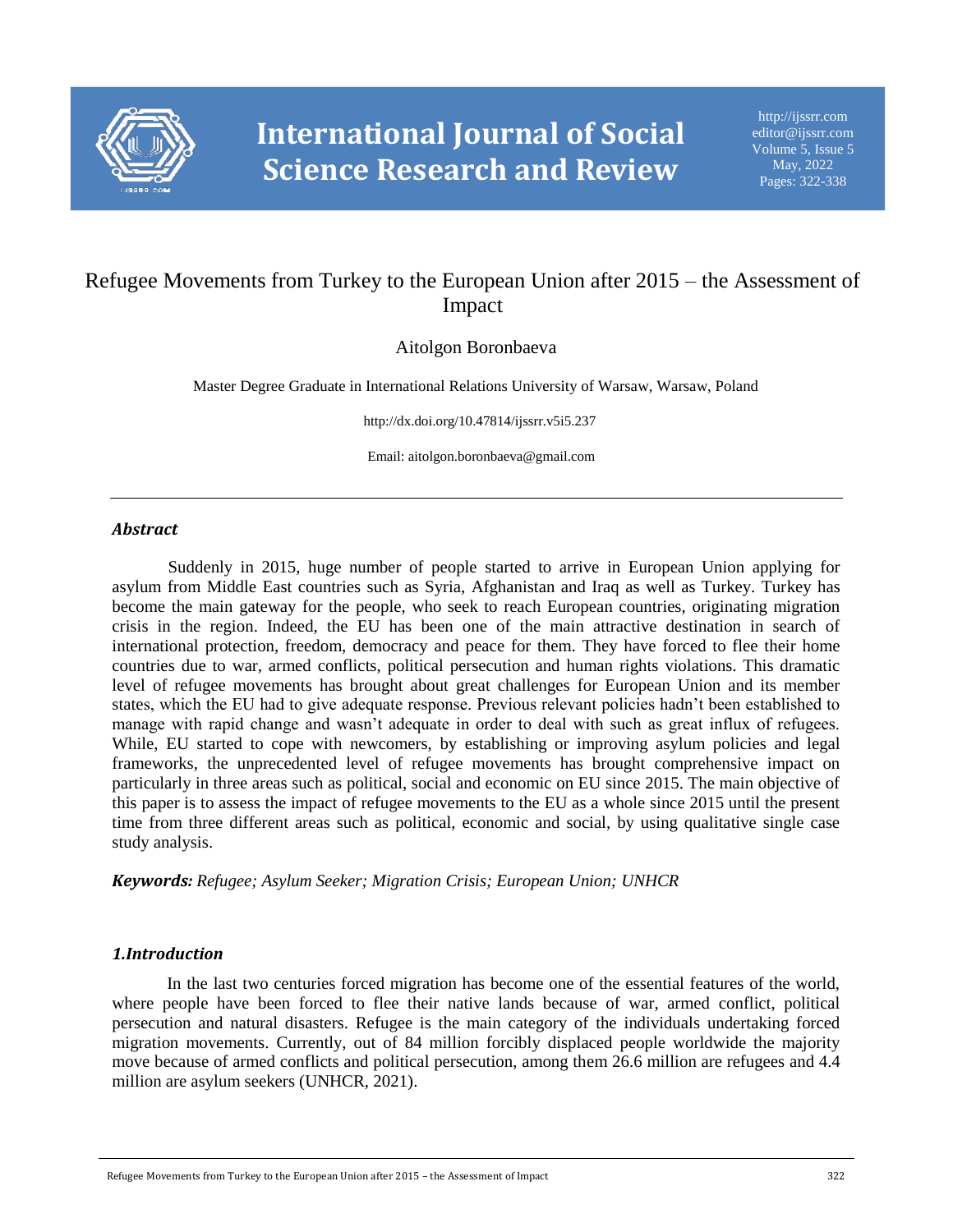

Europe has been attractive destination for people who are in need of international protection from all over the world, especially in the last years. An unprecedented level of refugee movements to the European Union have originated from the refugee crisis, which started in 2013. According to the International Organization for Migration, in 2015 more than one million people applied for asylum in the EU, which is faced for the first time a great number of asylum applications since World War II. The majority of arrivals come from Middle East countries such as Syria, Afghanistan and Iraq, fleeing their home country due to armed conflict, persecution and human rights violations. They have significant impact on the EU in the political, economic and social fields, which become one of the top issues of the Union. In the European refugee crisis, the majority of arrivals are from Middle countries such as Syria, Afghanistan and Iraq – states, which are considered as top countries of origin of asylum seekers in the EU. The preferred destination for them has been EU member states due to the fact that the continent is regarded as a place of peace and wealth than their home countries. In order to reach EU, migrants have used Mediterranean route, where they first arrive to Turkey and cross the Greece through the sea. According to International Organization for Migration, in 2015 and 2016 more than one million people have reached to EU by boat from Turkey to Greece (BBC News, 2016). Turkey is a largest host country in the world, where 3.6 million people have arrived and also it is considered as a transit country for refugees who are trying to reach EU (UNHCR, n.d.). Besides, Turkey has been also producing refugees by itself. The refugee crisis in European Union reached its peak in 2015. In order to give adequate response for such challenges EU has been making various frameworks, policies.

The main objective of this paper is to analyze the impact of refugee movements to the EU as a whole since 2015 until the present time from three different areas such as political, economic and social. Following research questions will be asked: "what is the extent of refugee movements from Turkey to the EU since 2015?", "What is the response of EU to the large-scale refugee movements?", "How refugee movements from Turkey after 2015 have impacted on European Union?"

## *2.Research Objectives and Methodology*

The main objective of this research is to assess the impact of refugee movements from Turkey to the European Union since 2015 until current time. The following are the main objectives:

- To analyze social, economic and political impact of the refugee movements from Turkey to the European Union since 2015.
- To establish precise and extensive picture of refugee movements from Turkey to EU since 2015.
- To examine response, reaction and current policy measures of EU taken towards refugees and migrations issues since the origination of refugee crisis in 2015.

This is a qualitative single case study analysis, assessing the impact of a variable which is refugee movements from Turkey in one case study the European Union. The time span is selected for this analysis from 2015 till present. It is purposed to include the phenomenon of refugee crisis that started in 2015 and its impact to the EU and the response of European Union to this crisis, also any significant events, negotiations, policies, amendments originating from the results to current time. In order to conduct this research various sources was used, which are comprised reports by several state and non-state institutions as well as organizations, books, journal and newspaper articles, policy papers and legislation documents. The most substantial and comprehensive reports will be made up by UNHCR, European Commission, Eurostat, BBC News, Human Rights Watch, The Guardian and Journal of Common Market Studies.

As qualitative study comprising one case, the essential method of analysis for this research is single case study analyzing the impact of refugee movements from Turkey to the European Union in three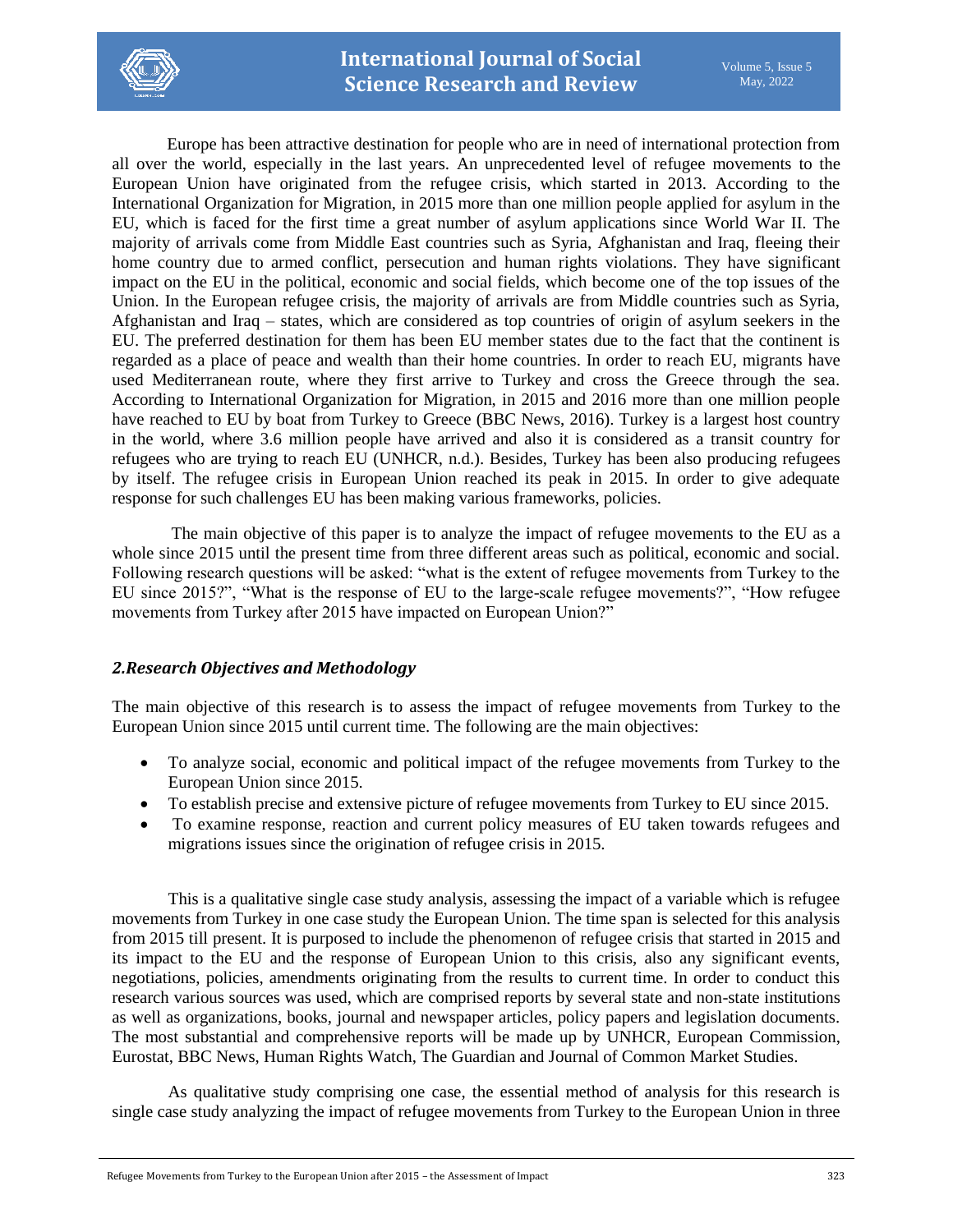

different areas which are economic, political and social impact with the beginning of refugee crisis in 2015 and till present. This case is selected due to refugee crisis poses the most important challenge to the European Union which is experiencing since its foundation in 1993. Thus, the large scale refugee movements have a significant impact on the EU in the political, economic and social fields, which become one of the top issues of the Union.

#### *3.Literature Review*

The growing number of inflow of refugees from civil war regions in the Middle East lead to increasing challenges to the European Union and its member states in various fields such as their politics, societies and economies. The arrivals pose significant social and budgetary challenges, on the other hand, they may and have already offered economic and social opportunities for EU economies and society. According to (Gosse et al. 2016), the refugee crisis has a substantial impact on European solidarity, when the thousands of people have arrived from the war-torn countries, especially from Syria, Afghanistan and Iraq. Therefore, the idea of solidarity has become one of the primary topics in the debates relevant to the migration crisis. According to public opinion, the advantages of living in a welfare state play a key role in arrivals of myriad flows of refugees in the case of the EU during the refugee crisis since 2015. In the meantime, Ashley Cowburn (2016) has described that the mass flow of migrants can have endangered the overall process of European integration. Furthermore, the inflow of migrants has led to a significant cost for several member states. The circumstance is becoming more terrible due to Germany are exposed to overwhelmed by the sudden measure of inflow and intended to deal with through the EU process, requesting from all member states to distribute the costs and burdens of the crisis. Nevertheless, Federica Bindi (2020) stated that the problem is because of not inflow of refugees, but rather the crisis is demonstrating the weaknesses, deficiencies and failures of EU. In addition, Ulrich Speck (2020) emphasized that refugee crisis is pushing the EU in order to establish new and adequate rules, which lead to several negotiations between member states and their integration will become even better.

According to Shubham Poddar (2016), the common economic anxieties among European populations are that a great number of refugees would lead to harm to the economies such as growing unemployment, overcharging the public budgets and making a tense for the capacity of infrastructure. The several political movements and native population have criticized the mentioned refugee flows as: "refugees do cost a lot as they out more than they bring in" and "they take our jobs away" are the general arguments of them. On the other side, Sebastian Dullen (2016) mentioned that despite the fact that debates on debt crisis are thrown out of focus because of giving great consideration on the migration crisis, the local population hasn't completely retrieved from the debt crisis and holds anxiety that the arrivals will worsen the preceding economic challenges. Economic stability is one of the significant issues for the nations of the Union, especially whose economies are in worse conditions and are challenging with the debt crisis. So the anxiety among the European population comes from the European debt crisis in 2009 rather than significant inflow of refugees.

Scholars such as Shubham Poddar (2016) stated that the great amount of influx of refugees pose significant social and budgetary challenges. Providing the arrivals with the welfare benefits such as access to education, language, asylum procedure and accommodation increase the budgetary costs of receiving member states in the short run. On the other hand, within the integration process of refugees into labor markets of the EU bring about not only social but also budgetary and economic benefits in the long run. Moreover, refugees play a great role in the fields such as filling vacancies, being solutions to the important demographic challenges of the member states which is facing as well as increase jobs and development in the EU (d'Artis Kancs and Partizio Lecca, 2017). However, it is significant the existence of particular training programs for arrivals to adopt them into community relying on their former skills, otherwise giving a work such as cleaning to doctor from Syria will absurdly bring about underuse of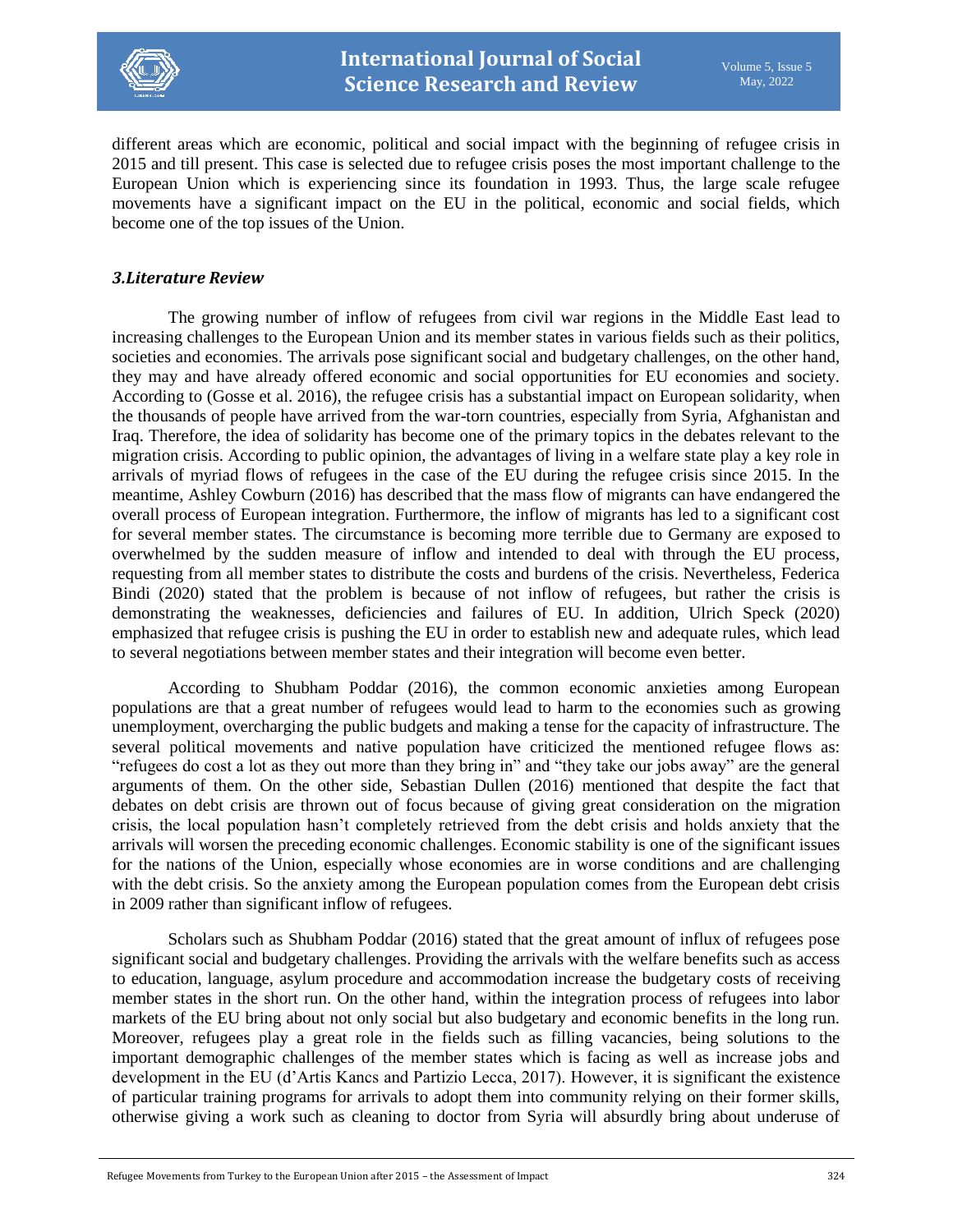

human resource that will influence negatively to his capability to pay taxes and conduce to the fiscal system. So, having training programs is anticipated to bring favorable advantages in the situation of the refugee's works in regard to their qualifications and begin to make contributions to the local welfare system (Shubham Poddar, 2016).

The attacks which were occurred in Paris and Brussels have enhanced the fear of natives related to terrorism. Considering the survey of Richard Stokes (2016), that there is a close relationship between the migration crisis and the threat of terrorism according to the perception of nationals. This can lead to problems related to social stability such as assimilation, diversity of distinctions in culture in respect of gender relations and also the majority of them are young who are not married as well as in the first years they will not have a job. Besides, it can't be considered that not every refugee commits a crime even the criminality has increased since the beginning of arrivals in the migration crisis (Sacha Dobler, 2018).

A number of member states of EU have rejected to receive refugees and the reason behind it is that they have a totally distinct culture, religion, idea and values compare to hosting community. So, the great number of arrivals has led to the rise of nationalism, hostility against refugees in the European society (Claudia Postelnicescu, 2016). On the hand, according to Holly Ellyat (2015), the continent has been exposed to longer life expectancies and low birthrates for decades. The aging is one of the greatest social and economic challenges of the 21st century for European societies. It will affect all EU countries and most policy areas. The continued refugee flows into continent especially from Syria, Afghanistan, Iraq and other countries have produced dramatic demographic change, the majority of them are young people, trying to reach the continent, where the inhabitants are older than in any other place of the world. In addition, Christian Bodewig (2015) mentioned that it is argued that the influx of refugees might be a long term advantage to an aging society with a decreasing population.

## *4.General Information About Refugees from Turkey to the EU Since 2015*

#### **4.1 What is Refugee?**

In 20<sup>th</sup> and 21<sup>st</sup> centuries the forced migration has become main characteristic of the world, where the people have been compelled to flee their home countries due to war, conflict, political oppression and persecution and natural catastrophe. Refugee is the major category of forced migration (Betts, 2009). Under the international law, In Article  $1(A)(2)$  of the 1951 Convention on the Status of Refugees defined the term of "refugee" as people who "owing to a well-founded fear of persecution, on the grounds of race, religion, nationality or membership of a social group, find themselves outside their country of origin, and are unable or unwilling to avail themselves of the protection of that country" (UNHCR, n.d.), which nowadays it is regarded as "centerpiece of international refugee protection" (UN General Assembly).

#### **4.2 Identification of Refugees and Cause of Refuge**

Syrian Arabic Republic has acquired its independence in 1946 from France, but throughout this time it has been experiencing political instability such a conflict. One of them is Arab Uprisings that initially started with revolution in Tunisia and extended to Syria in 2011, while people who are residents of Dara poured out into the streets protesting the torture of students who placed anti-government graffiti. In response, President Bashar al-Assad implemented forces which led to crackdowns, dispatching tanks into streets that commenced fire to demonstrators and killed people. First it was started with peaceful protests for reforms and rights then it turned to militarized confrontation (Scott, 2016). Around 250.000 people have died during the armed conflict from the beginning of anti-government protests till the civil war and 11 million people out of 23 million are forced displace from their homes (BBC News, 2016, March 11). So, the long-lasting conflict in Syria has a profound impact on the refugee movement. In the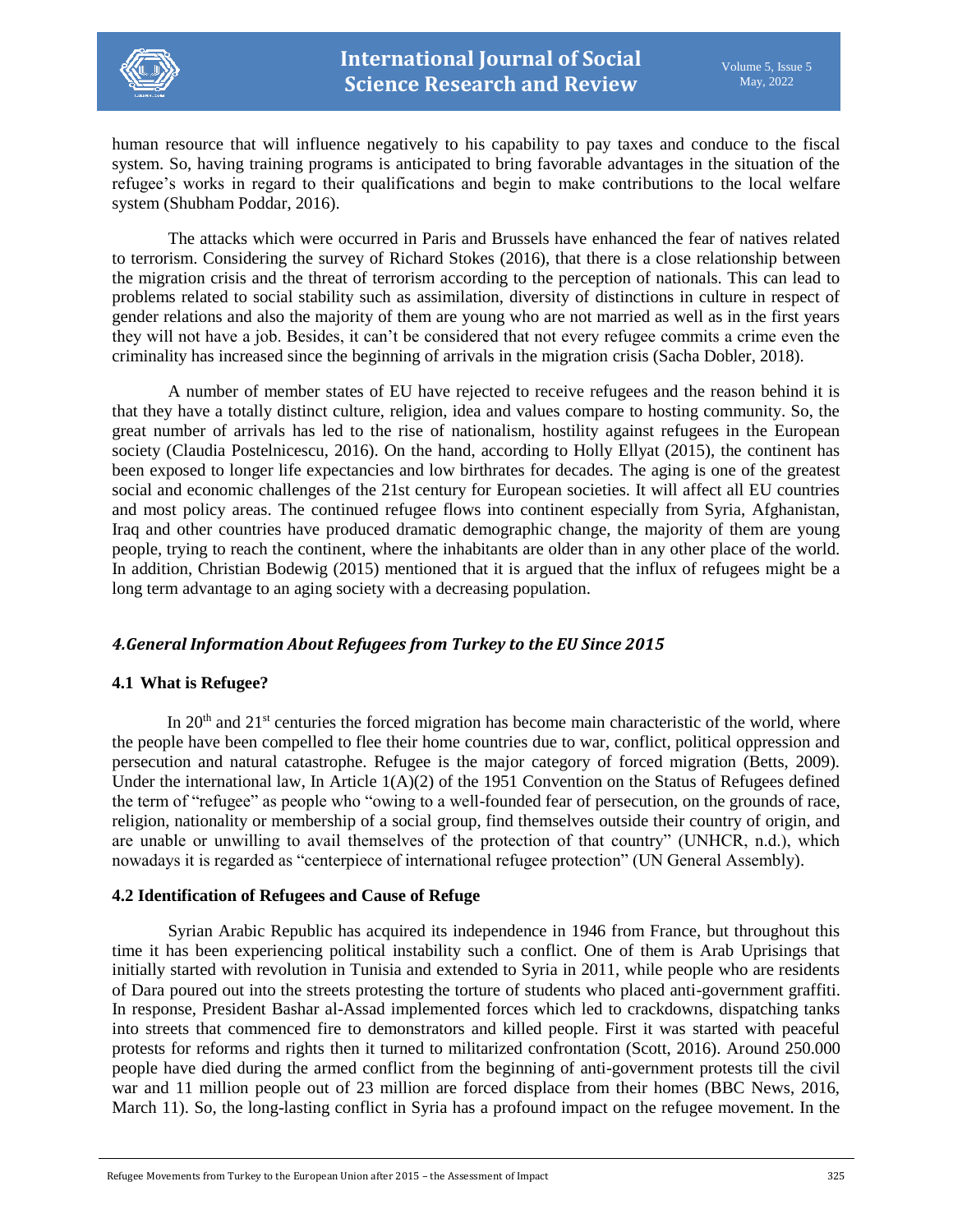

last years, Syrian refugees remains in the top, becoming largest refugee population in the world. According to United Nations High Commissioner for Refugees. Secretary General Antonio Guterres called these Syrian refugee crises is reaching a "dangerous turning point" (UNHCR, 2015).

Afghanistan has experienced nearly 40 years of a long-lasting armed conflict, with the beginning of Soviet Union invasion of a country with the mujahedeen resistance, which led to brutal war in 1979. After the withdrawal of Soviet Union in 1989, internal conflicts between mujahedeen factions ended up with the victory of Taliban in 1996. Taliban is the religious group and was emerged in 1994 (BBC News, 2016, May 26). Afterwards, war in 2001 occurred which led by US brought about escape of people from the bombing campaign. It also led to collapse of Taliban and several years remained calm, so millions of people who had fled their country returned. So, people have been suffering from violence, insecurity and human rights violence and the cost of conflict is significant. On the other hand, long-lasting armed conflicts have produced a massive displacement crisis. In the current time, around 2.6 million Afghan refugees have been registered all across the globe. Majority of them have fled to neighboring countries such as Iran and Pakistan, seeking international protection. Also, they reached to European Union through the path from Iran, Pakistan, Turkey and at last to Greece. Due to the protracted security situation in the last year, the number is expected to increase (UNHCR, n.d.).

Nowadays, more than 3.6 million refugees have arrived to Turkey making it largest host country in the world (UNHCR Turkey, n.d.). Also, it is regarded as transit country in this continuous refugee crisis. But, on the other hand, Turkey is also producing refugees by itself, which is less known. Since 2016 the number of Turkish citizens who applied for asylum has significantly increased. About 25.000 asylum applicants from Turkey applied in European countries in two years: 2016 and 2017 (Eurostat, 2019). These numbers are inconsiderable compare to the numbers of Syrian, Afghan and Iraqi asylum seekers, though the growing number of refugee movements bring about worry. Major cause for this movement is failed coup attempt which occurred in 2016 (Nicolas, 2018). According to President of Turkey Recep Tayyip Erdogan, military faction intended to take over the government and Fethullah Gulen and his supporters was accused for this failed coup attempt, even he denied all of the accusations. After the incident, Erdogan started to persecute people who have links with the Fethullah Gulen, who is influential Islamic cleric (Phipps, 2016). More than 140.000 academics and civil servants have been fired, about 50.000 people have been arrested and around 130 of them are journalists (BBC News, 2017), more than 10.000 people was exposed to detention and was subjected to beatings and torture (Amnesty International UK, 2018). These factors have led to fears of persecution, unemployment and restrictions on travel among people motivated them to flee to the EU.

#### **4.3 Current State of Refugees in Europe**

Europe has a long historical background of refugee movement flows in particular in two World Wars and recent records of offering protection for those who escaping war, persecution or other violations, where the Council of Europe and European Union have developed norms and law related to the forced migration flows in Europe. European Union has been one of the main destinations for the refugees and asylum seekers since the beginning of  $21<sup>st</sup>$  century. In 2011, mostly they come from Afghanistan, Iraq, Serbia and Pakistan (UNHCR, 2015). Despite the fact that, most of forcibly displaced people are internally displaced or have arrived to neighboring countries within the region, although myriad of refugees has reached to Europe (Lemmens et al. 2017). This led to refugee crisis in European Union, which started in 2013 reaching its peak in 2015, when the 1.3 million people applied for asylum in EU (Connor, 2017). Throughout the history, EU has never been faced a number of asylum applications as now. Majority of requests for international protection, who applied for asylum to EU are Syrians who comprise 29% of all applicants around 363000 people, Afghan citizens 14%, Iraqis for 10% who escaping native countries due to long-lasting conflicts (Lemmens et al. 2017). They are arriving to EU in order to seek asylum, who are in need of international protection. Where the protection is acquired by people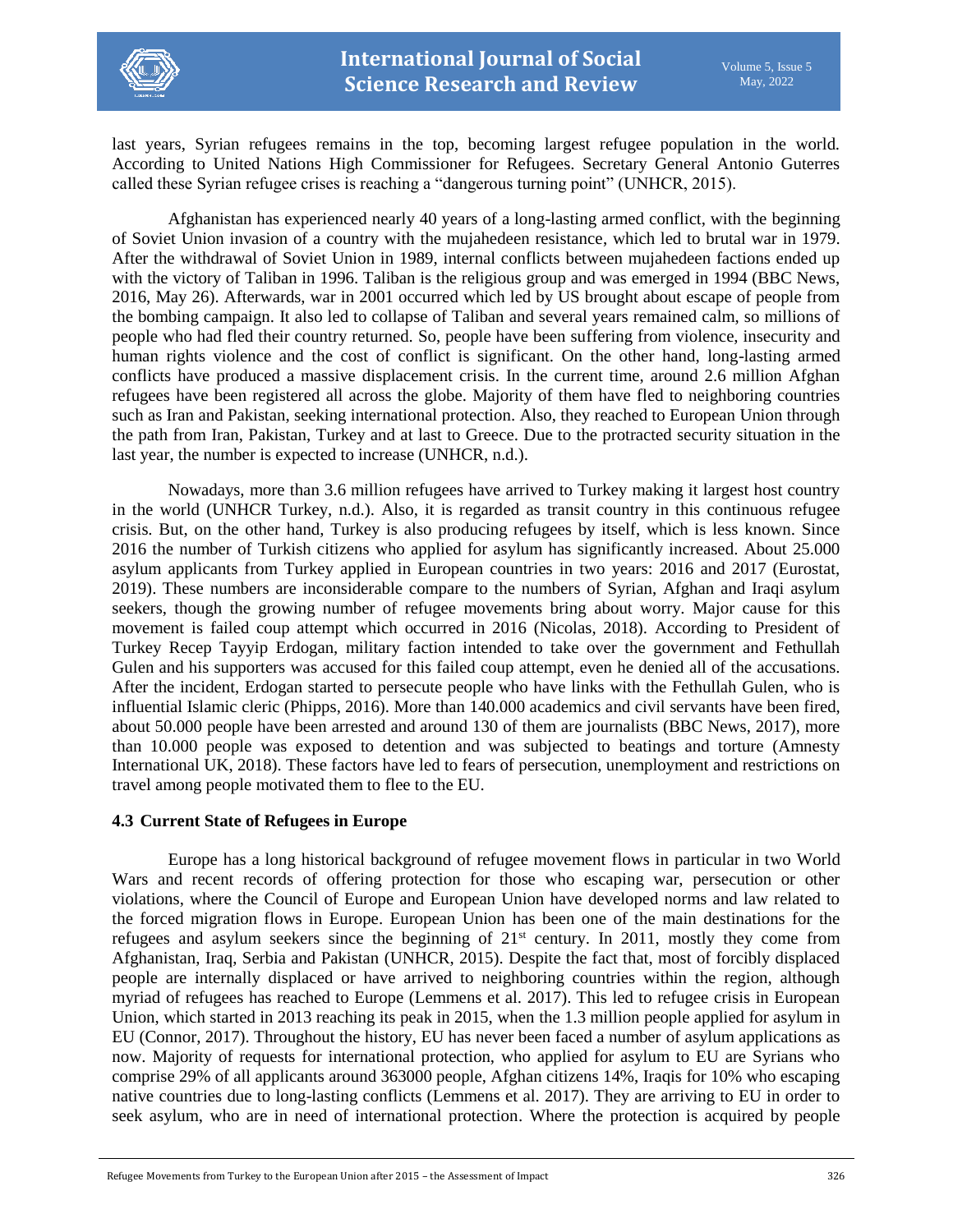

escaping and are not able to turn back their home countries because of a well-grounded fear of persecution. EU own legal obligation to provide a protection to these people. Also, member states of EU have responsibility to consider and analyze applications for asylum and determine who will gain protection (European Commission, 2017). Majority of people have reached to European Union are in need for humanitarian assistance, for example, clean water health care and so on and they have arrived from dangerous land and sea journeys. Moreover, according to International Organization for Migration, in 2015 and 2016 around one million people have arrived to EU by boat from Turkey to Greece and about 460 of them lost their lives BBC News. (2016, March 20). So, EU and Turkey made a deal in March 2016 in order to send back irregular migrants to Turkey from Greek islands (Morris, 2016). Consequently, number of refugees who reaching to Greece by sea have significantly decreased. From 2013 till 2017, majority of people have applied for asylum among the European countries are Germany, more than 1.2 million, then followed by Sweden 329.000 and also Italy, France, Hungary and Austria (Hübl et al. 2017). Currently, arrivals have been gradually decreased to 134000 to Europe in 2018 that it was in 2017 and back. Spain took huge number of migrants and refugees about 60000 and followed by Greece with 46000 in 2018. Moreover, at the same year, the number of refugees and migrants who lost their lives at sea also have declined than other previous years according to data from the European Commission (Goldberg, 2018).

### *5.Response of European Union to Refugees*

According to the United Nations High Commissioner on Human Rights, overall number of forcibly displaced people have significantly grown since 2012, especially in 2015 (UNHCR, 2015), when the "migration crisis" or "refugee crisis" came to existence (Spindler, 2015). This term defines the forced movement of millions fleeing their native lands due to war, armed conflicts, political persecution, poverty and so on. Over 75 percent of them who reached to Europe were from Syria, Afghanistan and Iraq had escaped conflict and political persecution in their home country (Spindler, 2015). The crisis has its roots in onset of the Arab Spring which occurred in 2011. This crisis is considered political crisis instead of refugee crisis by some scholars, for the reason that leaders couldn't manage to cope with this issue. On the other hand, European migration crisis define a circumstance, which European Union experiencing substantial migrant and refugee arrivals. Initially, the migration issue wasn't a priority of the EU agenda, but when the number of refugee movements have dramatically increased migration issue has become top priority of EU. Angela Merkel German Chancellor was the first leader who led to Europe-wide response to the refugee crisis in 2015 declaring "if Europe fails on the question of refugees, it won't be the Europe we wished for" (BBC News, 2015, August 31), calling her European counterparts for a common European response. Conversely, the Prime Minister of Hungary Viktor Orban has withstood almost every Merkel's plan. Turkey is also joined in order to deal with this problem, signing an agreement. The issue has appeared not only humanitarian crisis but also evaluating the European integration since the economic crisis (Toygur and Benvenuti, 2016).

It couldn't be founded excellent crisis management system. However, governments have to make significant choices in order to deal with crises such as political upheaval, natural disaster and mass migration. Sudden migration and refugee movements into Europe which has occurred in 2015 and 2016 led to transnational crisis in a policy area in European Union that hadn't been established to manage this rapid alteration before. Profound political disagreements and complicated split of power among the European institutions and also its Member States prevented EU to show efficient response. European governments hope that such incidents will not happen again (Collet and Camille, 2018). Substantial political, diplomatic and financial investments was made for the preventive strategy, such as reforming asylum system in order to strengthen border security, establishing return policy more effective and fostering the integration of refugees (News European Parliament, 2017). Moreover, the General Secretariat of the Council of the European Union designated the Migration Policy Institute Europe (MPI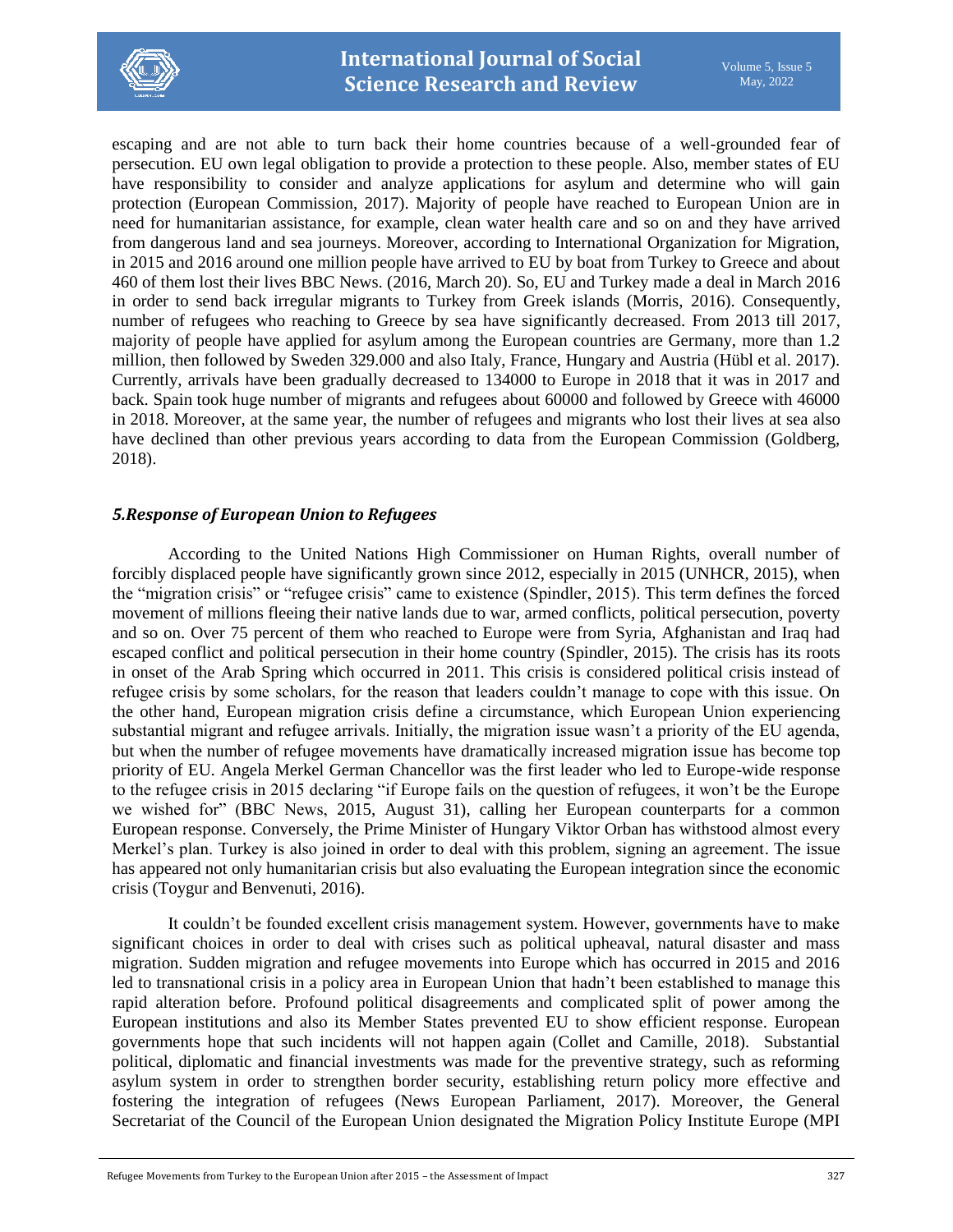

Europe) in order to analyze mechanisms of crisis-response which brought out in Europe since 2014. The main purpose was to assist EU policymakers maintain structures of promising response in order to guarantee resilience to future variability (Collet and Camille, 2018).

#### **5.2 Public Opinion of European Society about Refugees**

Due to the fact that the greatness of the migration crisis, European public opinion supported the idea of offering assistance with the improvement and stabilization of Mediterranean countries which located in southern part to provide a circumstance of keeping asylum seekers in place. This preference comes earlier on providing assistance and receiving programs for arrivals to European countries and also strengthening controls at borders. The degree of public support related to facilitating with the development differs by each country, however, the preference of reinforcing border checks and struggling with the irregular migration comes in precedence. Migration crisis and media coverage have a significant influence on opinion of European people who have found long-reaching solution which is to keep people where they are the most efficient, because they consider that migration movements as a not short-term incident and expect it that will keep going in the following years (News European Parliament, 2017). Moreover, there are great distinction of attitude towards principle of sharing asylum seekers between member states of EU and hereby receive a proportion of them into their own country. There is no relevance on division according to the country's wealth and geographic closeness between the group of countries. As another logic shows that Germany is regarded as a first arriving destination and Greece and Italy is a central gate and passage for migrants and asylum seekers, besides withstand to the having great support for receiving asylum seekers into their country and sharing them between the rest of countries. National political leaders have also significant impact on the distinction between attitudes among European countries. If a European agreement related to distribution of asylum seekers is challenged, it is because of national leaders who lay an obstacle, believing that public opinion of their own country would endorse them (News European Parliament, 2017). There is also great difference among the member states regarding the willingness to receive a proportion of the asylum seekers into their country. Several countries are exposed to an "Aylan effect" where this name come from a Syrian little boy that his dead body in the coast was seen in photos across the world. After the incident there was an increase in the support for accepting asylum seekers (Devichand, 2016).

On the other hand, majority of people in some countries agree with the idea of accepting a great number of asylum seekers into their country and Europe will be incentive for the many people who find themselves in the persecution and conflict on their native country especially in Iraq, Afghanistan and Syria to arrive to Europe. this attitude is widespread in the countries where people are not willingness to accept arrivals. Furthermore, many Europeans worry about the refugee and migration flows will produce the probability of terrorism and will threat the security of their community, especially in countries Hungary (76%), Poland (71%) and Germany (61%) (Poushter, 2016). Because most refugees arriving from Islam based countries such as Syria, Iraq and Afghanistan, where the Islamic State emerged despite the fact that since the beginning of the migration crisis, there hasn't been occurred any such terrorist attacks in Europe by them. Even though this risk remains, the moral duty regarding the incident as a humanitarian tragedy is a great incentive for accepting and opening the doors for arrivals who fleeing war, persecution and poverty. The duty to welcome arrivals is widely seen among the people who practicing Christians. However, some people think that their country is already full with foreigners they do not have enough capacity to accept new arrivals. According to majority of European public opinion, the rate of arrivals in a very high number will remain in next several years and they will settle in European countries in a long term. If local people predominantly refuse new arrivals all around the Europe may lead to rising tensions related to this issue (Fourquet, n.d.).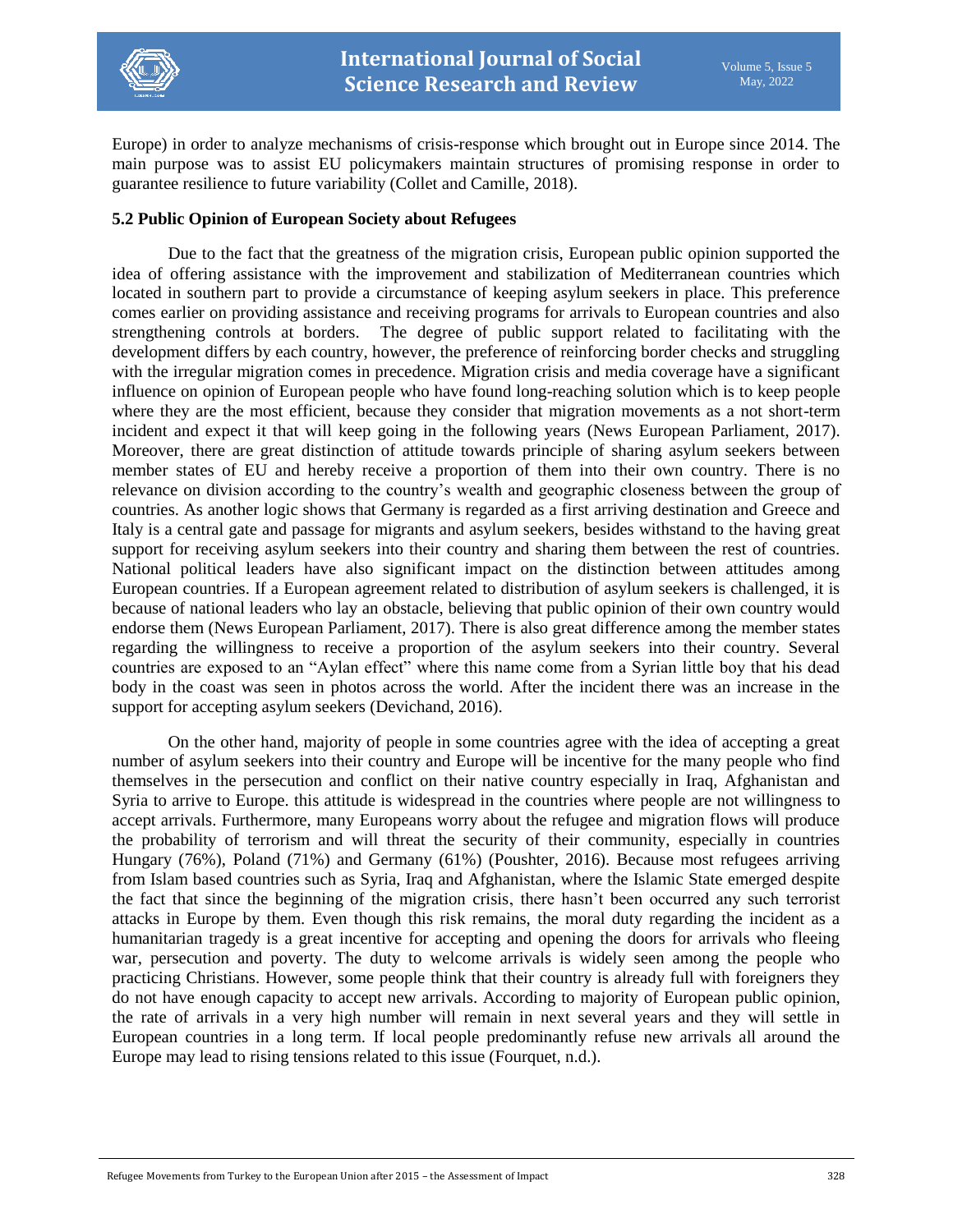

### *6.The Impact of Refugees on European Union Since 2015*

#### **6.1 Political Impact**

Since the origination of European integration project, the idea of solidarity is considered as a fundamental assumption of the political project, which aimed enhancing of cooperation between the countries and people that is located in Europe. However, in last years, the idea of solidarity has turned into significantly considered as just a rhetorical tool. The refugee crisis has substantial impact on European solidarity, when the thousands of people have arrived from the war-ton countries, especially from Syria, Afghanistan and Iraq. Therefore, the idea of solidarity has become one of the primary topics in the debates relevant to the migration crisis. According to the public opinion, advantages of living in a welfare state plays a key role in arrivals of myriad flows of refugees in the case of EU during the refugee crisis since 2015 (Gosse et al. 2016). For example, unilateral decision of Angela Markel in establishing "open door policy" have greatly influenced solidarity, by making unstable political situation, between member states of the EU. This policy aimed to provide assistance and allow refugees to arrive and enjoy international protection in the EU territory. However, some member states remained reluctant in accepting newcomers to their territory (Gosse et al. 2016). Moreover, some opinions have described that the mass flow of migrants can have endangered the overall process of European integration (Cowburn, 2016). Furthermore, the inflow of migrants have led to significant cost for several member states. The circumstance is becoming more terrible due to Germany are exposed to overwhelmed by the sudden measure of inflow and intended to deal with through EU process, requesting from all member states to distribute the costs and burdens of the crisis. Besides, European Commission made a proposal in order to establish relocation system depending upon refugee quotas for each country. Such a proposal was argued that it would significantly alter the cost of the crisis to poorer member states.

Up to the present, the European integration has been principally regarded that mobilized politicians and the public interoperate jointly for the general interest. However, the latest debate related to European solidarity as part of the migration crisis has provoked the disagreement and hostility among the countries of EU. Additionally, most of the member states breaching and disobeying the European law that including not only disobedience with the provisions of the law on sharing of refugees, but also violating several other principles of the EU migration policy as well as operating of the Schengen Area. The refugee crisis and the efforts to deal with it by the institutions of the EU led to several disintegration tendencies in the whole continent (Gosse et al. 2016).

Unprecedented level of refugee movements has become more politicized in most of the member states, with the matter growing to the top of the public and political agenda at the Union as well as at the national level. It produced fervent discussions between politicians and citizens relevant to quantity of refugees that should be hosted and also prerequisites under which the asylum should be provided for them. Numerous citizens and several political parties, not taking their ideology into account, appeared to accuse the EU for the migration crisis. Some of them argued that the Union didn't sufficiently perform to provide essential assistance for people who are indigent, to do redistribution of refugees as well as to accelerate the process of asylum application (Bauböck, 2017). On the other hand, others criticized EU that it failed to adequately protect its external borders and caused doubts about the Schengen Agreement (Niemann and Zaun, 2018). In addition, some of them accused their national authorities, especially in Germany (Zaun, 2017). Consequently, the influx of asylum seekers has enhanced Euroscepticism. Such an influence is only perceivable among citizens, who have already been negatively susceptible against immigrants. However, it is not simple work, as the migration crisis spread out in a situation of multilevel governance, where the both the EU and the national governments have certain duties, as well as shared liabilities for its administration for instance, while the Union takes step to regulate the inflow of refugees at the external borders, member countries host them who have arrived (Slominski and Trauner, 2017).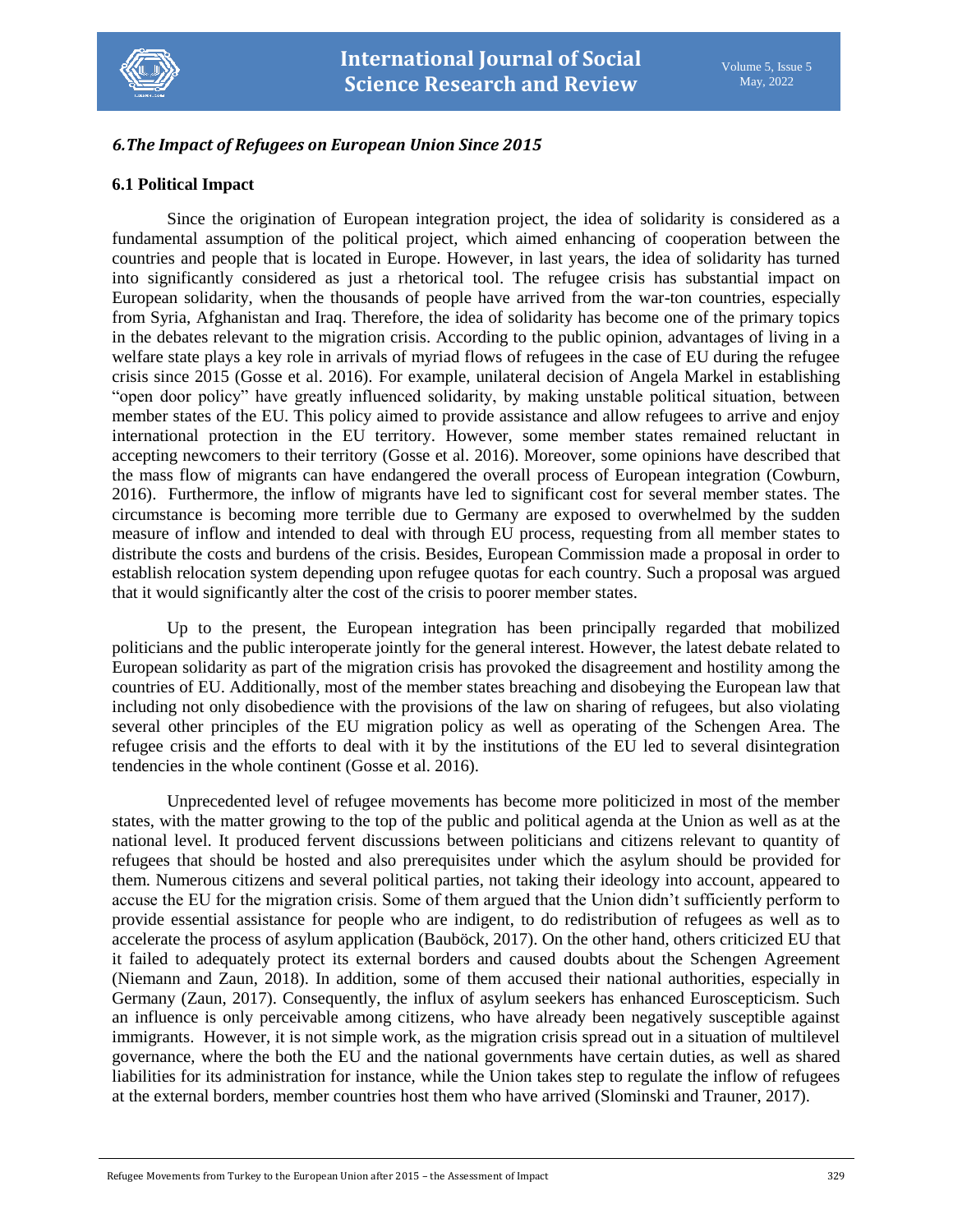

Consequently, after the emergence of the refugee crisis, notable measures of European population have experienced to meet great number of refugees from culturally different countries both in the cities and countryside. Meanwhile, far-right parties with have obtained significant support in several countries, which were exposed to great number of refugees, particularly with its anti-immigration agendas. For example, the Alternative for Deutschland (AfD), is a right-wing political party in Germany and founded in 2013, got 12.6% of the vote during the German federal election in 2017, when it has become the third largest party in the countries' parliament (Clarke, 2017). Politicians, political observers and the media have made a prediction that the influx of refugees have played significant role in the encouragement of support for the far-right. The refugee movements can have influenced voting for the far-right by means of macro-level exposure such as conspicuity of the refugee circumstance in social media and political rhetoric, and also by micro level exposure such as personal interplays with and examination of refugees. For instance, any news in the media about crimes which is committed by refugees or even anxieties over the whole fiscal effects of arrivals can enhance support for far-right parties. The far-right Freedom Party of Austria, in the elections in 2015, made its vote twice since 2009 and has scored over 30% of the vote from its anti-asylum agenda (Heinz-Peter, 2015). Polls shows that support for the party maintained more or less until 2014, though it has dramatically risen in 2015, during the peak of refugee inflow. In the meantime, Sweden Democrats gained 5.7% of votes during the 2010 elections in the country. But in the period of migration crisis, support for this party increased. One of the significant reasons of the remarkable support for far-right parties in several European countries, during the migration crisis, is that these parties appeal to anxiety and anti-immigrant tendencies in the local population. Consequently, immigrants and refugees may have both negative and positive influence on voting for far-right parties. In this case Sweden and Hungary can be best examples, where far-right parties have gained more votes during migration crisis compared to other time (Steinmayr, 2017).

#### **6.2 Economic Impact**

The mass refugee flows since 2015 to the EU has had significant economic impact on EU as a whole. Whereas the growing financial expenditure on refugees is examining the fiscal strength of the Union and its members, the phenomenon poses a long-term economic opportunity for them to cope with their challenges relevant to the aging labor force. However, the economies are arranged to take advantage of higher aggregate demand because of enlarged public spending and also higher tax revenue because of rise in the employment, there have numerous political challenges affiliated with refugee crisis originating in growth of xenophobia and anti-EU tendencies. The common economic anxieties among European populations are that great number of refugees will lead to harm to the economies such as growing unemployment, overcharging the public budgets and making a tense for the capacity of infrastructure (Poddar, 2016). The several political movements and native population have criticized the mentioned refugee flows as: "refugees do cost a lot as they out more than they bring in" and "they take our jobs away" are the general arguments of them (Cellai, 2016). Despite the fact that debates on debt crisis is thrown out of focus because of giving great consideration on the migration crisis, local population hasn't completely retrieved from the debt crisis and holds anxiety that the arrivals will worsen the preceding economic challenges. Economic stability is one of the significant issues for the nations of the Union, especially whose economies are in worse conditions and are challenging with the debt crisis (Dullen, 2016). For instance, Greece has a special position in the regard of refugee crisis due to it is one of the essential passages to Europe for the Middle East. These financial supports just appear to later postpone debt problems of Greece instead of resolving them, which bring about stagnation of economy and maintaining low of reform implementations (Poddar, 2016).

In the hosting and integration process of newly-arrived asylum seekers, receiving countries pay fiscal expenses before than gaining fiscal advantages. Governments are expected to spend great amount of costs to the hosting the arrivals. After that additional cost is necessary for support people, who gained refugee status, with entering them into labor market and community. Like these investments will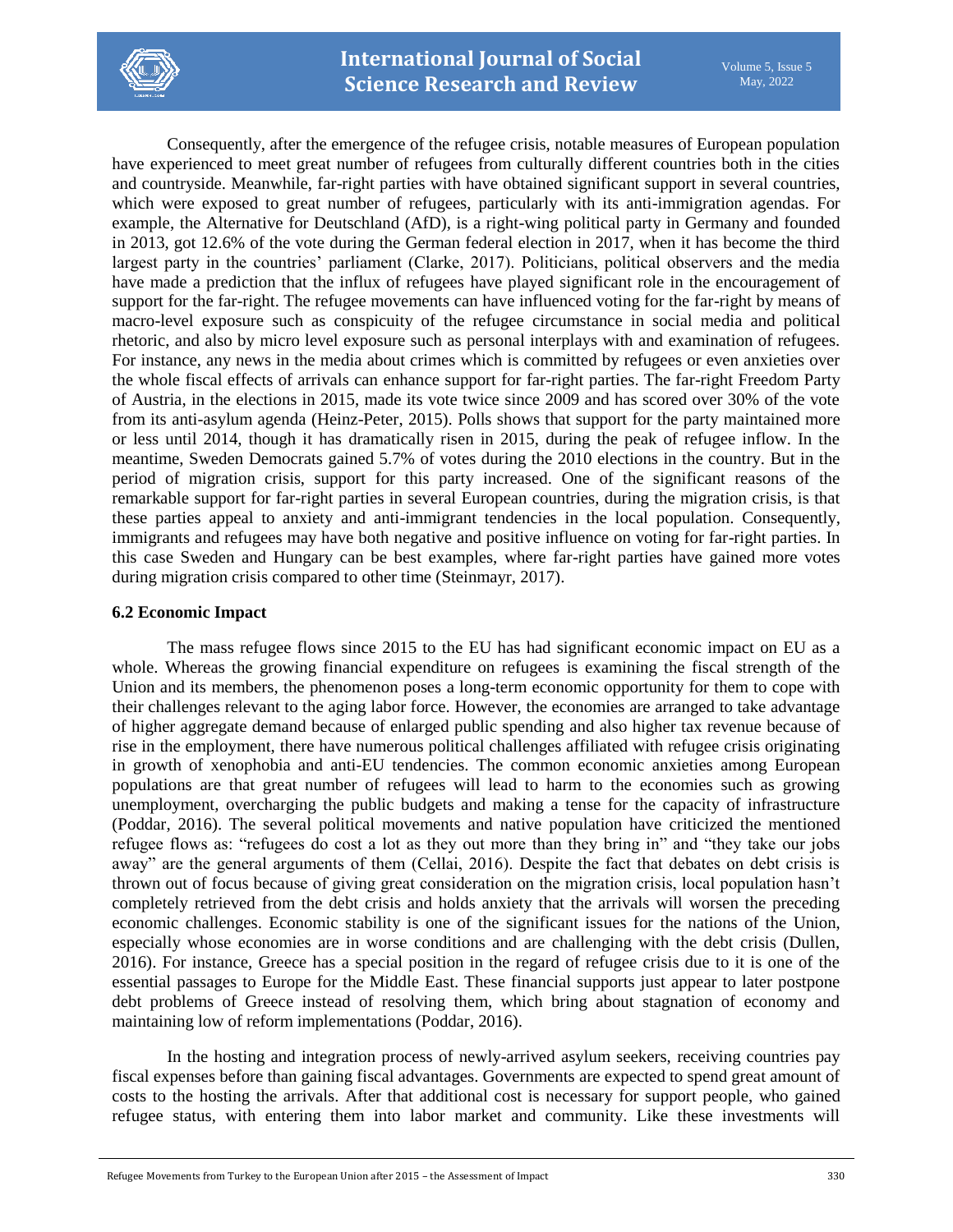

contribute favorable payback if they provide assistance for them with integration into the labor market and begin to benefit to the welfare system. The first influence of refugees on the European labor market will be contingent upon several elements such as gaining refugee status, duration of application process, qualification to entering labor market (Dullen, 2016). Such elements differ notably related to requirements of access into labor force in each country. Actually, in some situations the entry may be possible in short time, while in other circumstances the process may take long. Some countries such as Greece, Norway and Sweden are regarded as a fastest member states related to process of entry to labor force (OECD, 2011). In the long term, the hosting countries begin to gain fiscal advantages only afterwards of refugees' integration on labor market. According to Eurostat, majority of asylum seekers who have arrived to EU in 2015 are young whose age below of 35 years old that constitutes 83% of them and qualified in various fields (Eurostat, 2019). It means that most of the them in the working age and will pose influence and make contributions in the area of labor force, fiscal and budgetary of the member states (Kancs and Lecca, 2017). The significant investment is to recognize the skills which the refugees own, giving opportunities such as essential training in order to employ that skills in the arrived member state as well as entering into labor force. However, they are inclined to be unready related to the works which have to be fulfilled. Predominantly, they possess lower employment, participation rates and also decreased wages than the native population (Kerr and Kerr, 2011). This gap with regard to wages and unemployment rate is especially has bad reputation initially of the process of integration, though a time passed by, refugees gain job experience and with the acquiring of language lead to gradual reduction of the gap (OECD, 2014). Nevertheless, they have improved in the course of time such as improvements related to wages and more feasible contracted conditions. The main motive for these is that majority of refugees who get status of staying permanent do not travel back to their native lands, thus more encouragement to invest human capital is appeared (Dustmann and Joseph-Simon, 2015). Refugees may impact labor markets consequences of local workers essentially through three means such as aggregate demand effect, labor supply effect and allocation of resources and technology effects. In the regard of aggregate demand effect, while the population grows, there is increase for the need of goods and services with the influx of arrivals. In the situation of demand for production, the need for labor increase simultaneously. The negative wage influences are because of the growth in the available labor market are equalized by the growth in aggregate demand (Peri, 2010). With the respect to labor supply effect, great number of influx of refugees has an unfavorable impact on the wages and unemployment of the locals in the receiving countries, particularly in the situation of newcomers own similar skills to the labor force of nationals (Aiyar et al. 2016). On the other hand, there are advantage of them, who have effects on increasing local's wage. This is due to enhanced competition; locals are inclined to gain more qualifications in the intention to get more specialization especially in needed jobs. Consequently, nationals would possess higher positions as well as their wages would be higher (Stephane, 2017). As for the resource allocation and technology effects, the arriving of refugees into member states brings about alterations related to the production of goods and services and also in the regulation and construction of the labor force industry (Aiyar et al. 2016). Moreover, it is significant the existence of particular training programs for arrivals to adopt them into community relying on their former skills, otherwise giving a work such as cleaning to doctor from Syria will absurdly bring about underuse of human resource that will influence negatively to his capability to pay taxes and conduce to the fiscal system. So, having training programs is anticipated to bring favorable advantages in the situation of the refugees works in regard to their qualifications and begin to make contributions to the local welfare system (Poddar, 2016).

#### **6.3 Social Impact**

The social influence of refugees on receiving member states are hard to assess. According to UNHCR, "When large numbers of refugees arrive in a country – and especially when they are in a destitute situation and do not share ethnic or cultural linkages with the host community – there is always a risk that social tensions, conflicts and even violence might arise" (UNHCR, 2011). For different researches, when the refugees are capable to integrate by economic way with convenience, their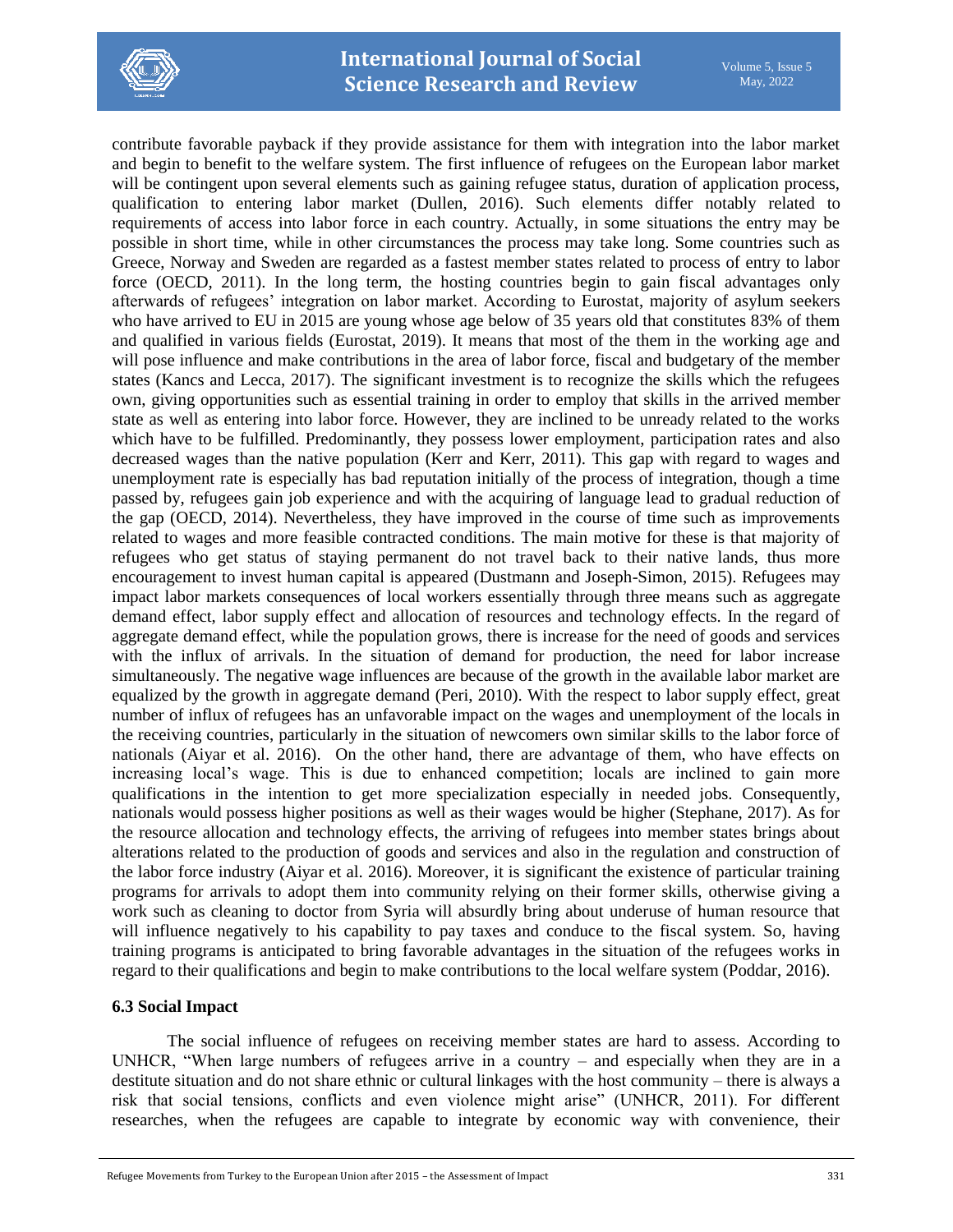

integration by social way would be more tough (Sofia, 1999). Ongoing flow of asylum seekers into EU has brought about the rise of anti-immigrant tendencies of right-wing parties and the rise in the support for them by nationals throughout the Europe. Considering the survey of Pew Research center that there is close relationship between migration crisis and the threat of terrorism according to perception of nationals (Wike et al. 2016). As it is stated that 1.2 million arrivals have applied for asylum in 2015 and among them 66.2% were male. This can lead to problems related to social stability such as assimilation, diversity of distinctions in culture in respect of gender relations and also majority of them are young who are not married as well as in first years they will not have job (NATO, 2017). Besides, it can't be considered that not every refugee commits crime, however, criminality have increased since the beginning of arrivals in the migration crisis.

A number of member states of EU have rejected to receive refugees and the reason behind it is that they have totally distinct culture, religion, idea and values compare to hosting community (Popescu, 2016). These conservative nations may hold hostile position against refugees and foreigners. For instance, in order to prevent refugee flows into Hungary, its prime minister Viktor Orban built a wall inclining to national identity and interest saying that "We do not want a large number of Muslims in our country" (Desilver, 2015). In the meanwhile, ex-prime minister of Slovenia Miro Cerar, who served from 2014 till 2018, stated that his nation would only welcome refugees in condition of if they are Christians. These come out due to people are demanding for solutions. So, great number of arrivals have led to the rise of nationalism, hostility against refugees in the European societies (Postelnicescu, 2016).

The continent has been exposed to longer life expectancies and low birthrates for decades. In 1996 considering the research of data from the Eurostat, 14.9 of the population of EU was 65 or older, it has gradually increased and in 2016 it became 19.2% (Eurostat, 2017). Indeed, 27 countries out of 30 is located in Europe according to largest 65 and older shares. In six member states of EU such as Italy, Greece, Germany, Portugal, Finland and Bulgaria, where the fifth of inhabitants are 65 or older (Eurostat, 2018). According European Commission, aging "is one of the greatest social and economic challenges of the 21st century for European societies. It will affect all EU countries and most policy areas" (Ellyatt, 2015). The continued refugee flows into continent especially from Syria, Afghanistan, Iraq and other countries have produced dramatic demographic change, majority of them young people, trying to reach the continent, where the inhabitants are older than in any other place of the world. Finding a solution for increasing number of people and accompanying decrease in working age people already bring about significant social challenges in member states such as Germany and Italy. Former flows of migrants have already changed the culture and demographics of many countries in the continent. However, the recent forced migration flows might lead to the alteration in Europe's fundamental dynamics since World War II (Desilver, 2015). On the other hand, it is argued that influx of refugees might be a long-term advantage to an aging-societies with decreasing population. Baltic nations have been experiencing diminishment of population since 1990, which has decreased around 15% (Bodewig, 2015). So, the receiving refugees. In fact, recent inflow of asylum seekers who have arrived to the Union is not high, more than one million of them in 2015 constitute only 0.1% of the total population of EU. It is not even sufficient to have significant influence on EU societies (Debating Europe).

### *Conclusion*

The objective of this paper was to assess the impact of refugee movements from Turkey to the European Union after 2015. Suddenly, massive refugee movements started to place from Middle East countries, mainly Syria, Afghanistan and Iraq through Turkey, playing gateway role for refugees, to the EU due to armed conflict, civil war and human rights violations in their home countries. This unexpected refugee influx has brought great challenges for the Union and its member states. Since the establishment of the EU it is exposed to migration challenge for the first time and it had to find immediate solution for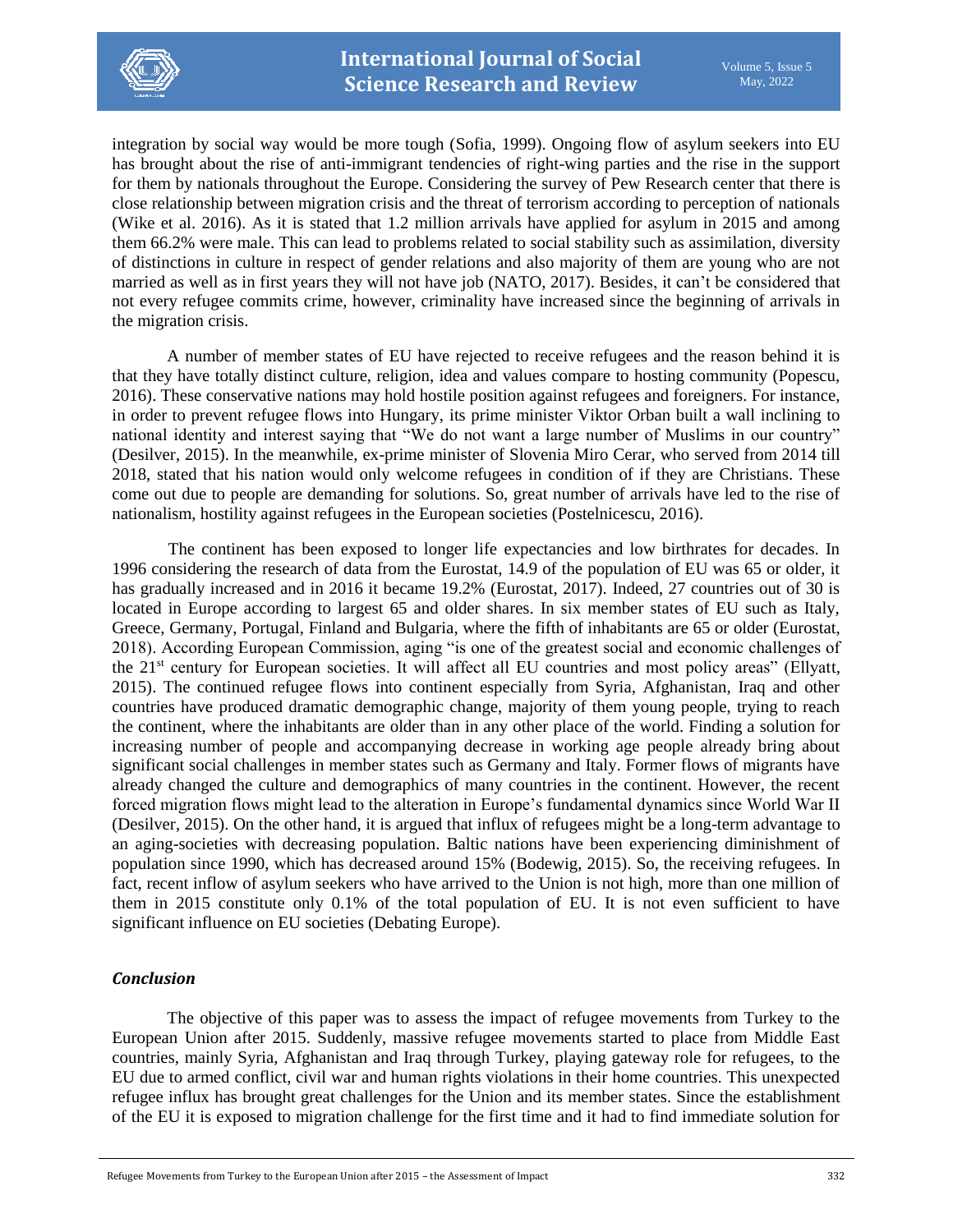

this crisis. On the one hand, EU has legal obligation to provide protection to these people, on the other hand though, side reaction of native population and member states unwilling to accept refugees have made this issue even more complicated. Despite this fact, the Union has made efforts in order to overcome the crisis, but there are still challenges across the Union related to refugees and asylum seekers. These mass refugee movements have a significant and comprehensive impact on the EU.

In reference to the research question about the impact of refugee movements from Turkey to the EU, it is obvious that refugees have become one of the important issues throughout the EU. The crisis has had a significant impact on the EU in various areas. It negatively influenced European integration and its solidarity and provoked disagreement and hostility among member states. If member states don't act jointly for the general interest and don't maintain its solidarity, the situations would get even worse. On the other hand, nationalism and Euroscepticism may increase, which has already increased due to refugees. Moreover, with the starting refugee crisis far-right political parties has gained significant support with its anti-immigrant programs from the people who are against towards accepting refugees in several in several EU countries. In the near future, these supports may increase and in the consequences these parties would gain more power and thus migration and refugee issues would become even more complicated. Besides, there is a possibility of increasing tensions between governments and its nations due to their governments have opened their door for newcomers and increased financial expenditure on refugees. The locals have fear that refugees would take their jobs away and it will increase unemployment in their countries as well as they significant pressure on local economy from their perspective. However, refugees can bring opportunities for the economic challenges of EU, which it has already faced. The hosting countries begin to gain fiscal advantages only after integration of refugees in the labor market. Therefore, each member state should make shorter the integration process of entry to labor market of arrivals and it would be even effective if they first recognize their skills which the refugees own. Moreover, majority of arrivals are coming from Muslim based countries. Therefore, there is significant anxiety in European societies that great amount refugees may possess threat to their society and increasing of terrorism. That's why, it can be considered that such concerns exist in majority of part of the European societies. Majority of arrivals are under 35 years old, who are young. The criminality has increased since the beginning of influx of refugees. However, as they are young and eligible to work, EU and its member states can turn it into opportunity, making faster process of integration of refugees into labor force and reunification of family members. Great number of refugees can be also advantage for the EU especially for the countries which has aging problems with decreasing population. It depends on EU and its member states to turn this crisis into opportunities especially for their economic and social challenges, where they would gain significant advantages.

#### *References*

- Amnesty International UK. (2018). *The Aftermath of the Failed Turkey Coup: Torture, Beatings and Rape.* Amnesty International UK. [https://www.amnesty.org.uk/aftermath-failed-turkey-coup-torture](https://www.amnesty.org.uk/aftermath-failed-turkey-coup-torture-beatings-and-rape)[beatings-and-rape.](https://www.amnesty.org.uk/aftermath-failed-turkey-coup-torture-beatings-and-rape)
- BBC News (2017). Turkey's Coup Attempt-In Numbers. *BBC News.* [https://www.bbc.com/news/av/world-europe-40612839/turkey-s-coup-attempt-in-numbers.](https://www.bbc.com/news/av/world-europe-40612839/turkey-s-coup-attempt-in-numbers)
- BBC News. (2015, August 31). Migrant Crisis: Merkel warns of EU "failure". *BBC News.* [https://www.bbc.com/news/world-europe-34108224.](https://www.bbc.com/news/world-europe-34108224)
- BBC News. (2016). Migrant Crisis: EU-Turkey Deal Comes into Effect. *BBC News.*  [https://www.bbc.com/news/world-europe-35854413.](https://www.bbc.com/news/world-europe-35854413)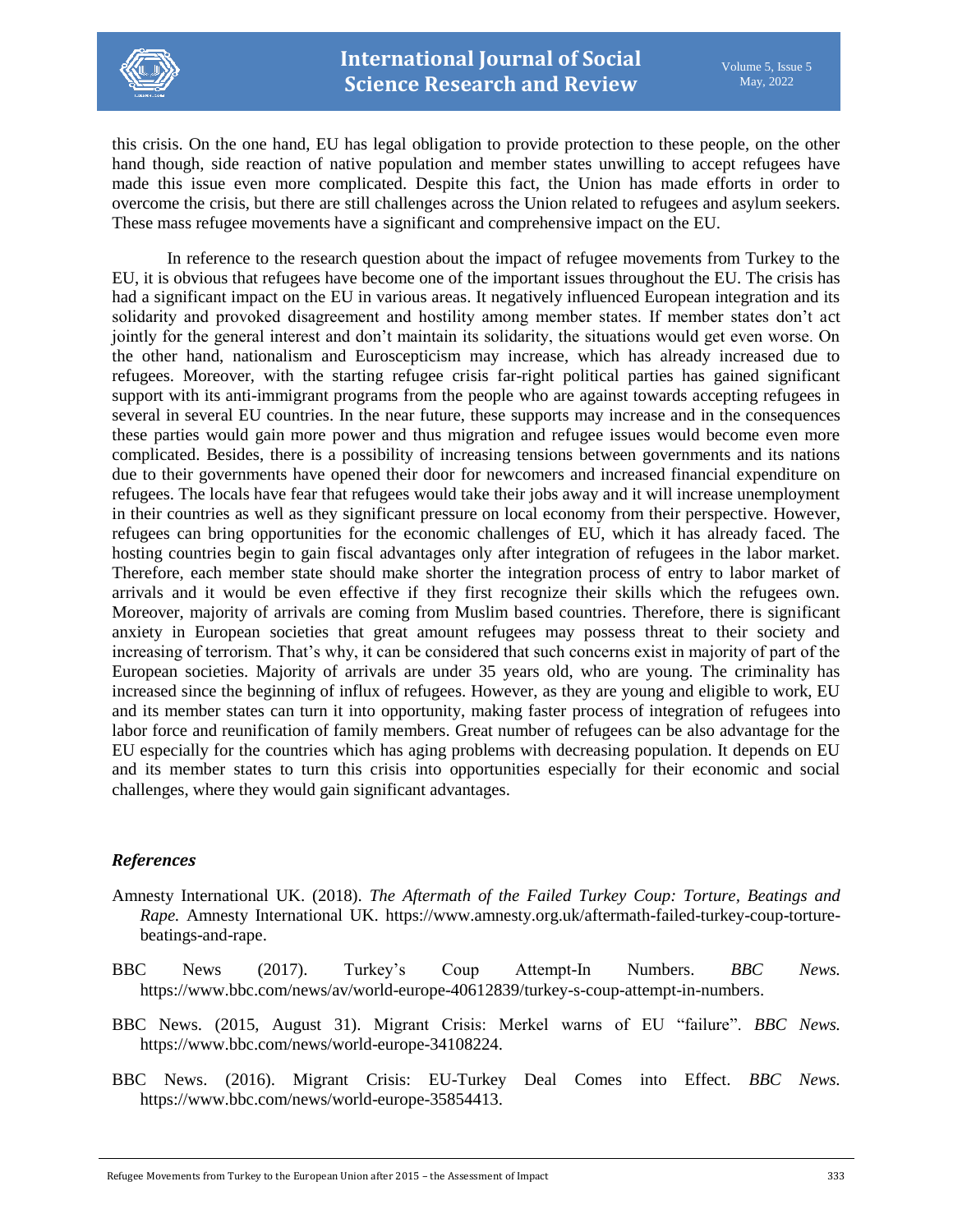



- BBC News. (2016). Syria: The Story of the Conflict. *BBC News.* [https://www.bbc.com/news/world](https://www.bbc.com/news/world-middle-east-26116868)[middle-east-26116868.](https://www.bbc.com/news/world-middle-east-26116868)
- BBC News. (2016, March 20). Migrant Crisis: EU-Turkey Deal Comes into Effect. *BBC News.* [https://www.bbc.com/news/world-europe-35854413.](https://www.bbc.com/news/world-europe-35854413)
- BBC News. (2016, May 26). Who are the Taliban? *BBC News.* [https://www.bbc.com/news/world-south](https://www.bbc.com/news/world-south-asia-11451718)[asia-11451718.](https://www.bbc.com/news/world-south-asia-11451718)
- Bauböck, R. (2017). Refugee Protection and Burden-sharing in the European Union. *Journal of Common Market Studies* 56, 141–56. [http://cadmus.eui.eu/bitstream/handle/1814/48844/Refugee%20protection-11-09-2017](http://cadmus.eui.eu/bitstream/handle/1814/48844/Refugee%20protection-11-09-2017-preprint.pdf?sequence=1&isAllowed=y) [preprint.pdf?sequence=1&isAllowed=y.](http://cadmus.eui.eu/bitstream/handle/1814/48844/Refugee%20protection-11-09-2017-preprint.pdf?sequence=1&isAllowed=y)

Betts, A. (2009). Forced Migration and Global Politics. Wiley-Blackwell.

- Bodewig, C. (2015). Is the Refugee Crisis an Opportunity for an Aging Europe? *Brookings.* [http://www.worldbank.org/en/news/opinion/2015/09/22/is-refugee-crisis-opportunity-foraging](http://www.worldbank.org/en/news/opinion/2015/09/22/is-refugee-crisis-opportunity-foraging-europe)[europe.](http://www.worldbank.org/en/news/opinion/2015/09/22/is-refugee-crisis-opportunity-foraging-europe)
- Cellai, E. (2016). The Economic Impact of Migrants and Refugees: Burden and Benefit. *Iversity* (blog). [https://iversity.org/en/profiles/elena-cellai-1471a/journals/why-do-people-migrate-part-1-facts/the](https://iversity.org/en/profiles/elena-cellai-1471a/journals/why-do-people-migrate-part-1-facts/the-economic-impact-of-migrants-and-refugees-burden-or-benefit)[economic-impact-of-migrants-and-refugees-burden-or-benefit.](https://iversity.org/en/profiles/elena-cellai-1471a/journals/why-do-people-migrate-part-1-facts/the-economic-impact-of-migrants-and-refugees-burden-or-benefit)
- Clarke, J. (2017). German Elections 2017: Full Results. *The Guardian.*  [https://www.theguardian.com/world/ng-interactive/2017/sep/24/german-elections-2017-latest-results](https://www.theguardian.com/world/ng-interactive/2017/sep/24/german-elections-2017-latest-results-live-merkel-bundestag-afd)[live-merkel-bundestag-afd.](https://www.theguardian.com/world/ng-interactive/2017/sep/24/german-elections-2017-latest-results-live-merkel-bundestag-afd)
- Collet, E., and Camille, L. C. (2018). *After the Storm: Learning from the EU Response to the Migration Crisis.* **Migration Policy Provident Provident Providence Provident Provident Providence Provident Provident Provident Provident Provident Provident Provident Provident Provident Provident Provident Provident Prov** [file:///C:/Users/User/Downloads/2nd%20chapter%20BA/EUCrisisResponse\\_FINALWEB.pdf.](file:///C:/Users/User/Downloads/2nd%20chapter%20BA/EUCrisisResponse_FINALWEB.pdf)
- Connor, P. (2017). *European Asylum Applications Remained Near Record Levels in 2016.* Pew Research Center*.* [https://www.pewresearch.org/fact-tank/2017/03/15/european-asylum-applications-remained](https://www.pewresearch.org/fact-tank/2017/03/15/european-asylum-applications-remained-near-record-levels-in-2016/)[near-record-levels-in-2016/.](https://www.pewresearch.org/fact-tank/2017/03/15/european-asylum-applications-remained-near-record-levels-in-2016/)
- Cowburn, A. (2016). Migration Crisis Can Destroy Europe, French Prime Minister Manuel Valls Says. *The Independent.* [https://www.independent.co.uk/news/world/europe/migration-crisis-can-destroy](https://www.independent.co.uk/news/world/europe/migration-crisis-can-destroy-europe-says-french-prime-minister-manuel-valls-a6826676.html)[europe-says-french-prime-minister-manuel-valls-a6826676.html.](https://www.independent.co.uk/news/world/europe/migration-crisis-can-destroy-europe-says-french-prime-minister-manuel-valls-a6826676.html)
- Debating Europe. (2018). *Are Refugees the Solution to Europe's Ageing Population.* Debating Europe. [https://www.debatingeurope.eu/2018/08/27/are-refugees-the-solution-to-europes-ageing](https://www.debatingeurope.eu/2018/08/27/are-refugees-the-solution-to-europes-ageing-population/#.XRK-n-gzbIV)[population/#.XRK-n-gzbIV.](https://www.debatingeurope.eu/2018/08/27/are-refugees-the-solution-to-europes-ageing-population/#.XRK-n-gzbIV)
- Dempsay, J. (2015). Judy Asks: Will the Refugee Crisis Destroy the EU? *Carnegie Europe.*  [https://carnegieeurope.eu/strategiceurope/61379.](https://carnegieeurope.eu/strategiceurope/61379)
- Desilver, D. (2015). *Refugee Surge Brings Youth to an Aging Europe.* Pew Research Center. [https://www.pewresearch.org/fact-tank/2015/10/08/refugee-surge-brings-youth-to-an-aging-europe/.](https://www.pewresearch.org/fact-tank/2015/10/08/refugee-surge-brings-youth-to-an-aging-europe/)
- Devichand, M. (2016). Did Alan Kurdi's Death Change Anything. *BBC News.* [https://www.bbc.com/news/blogs-trending-37257869.](https://www.bbc.com/news/blogs-trending-37257869)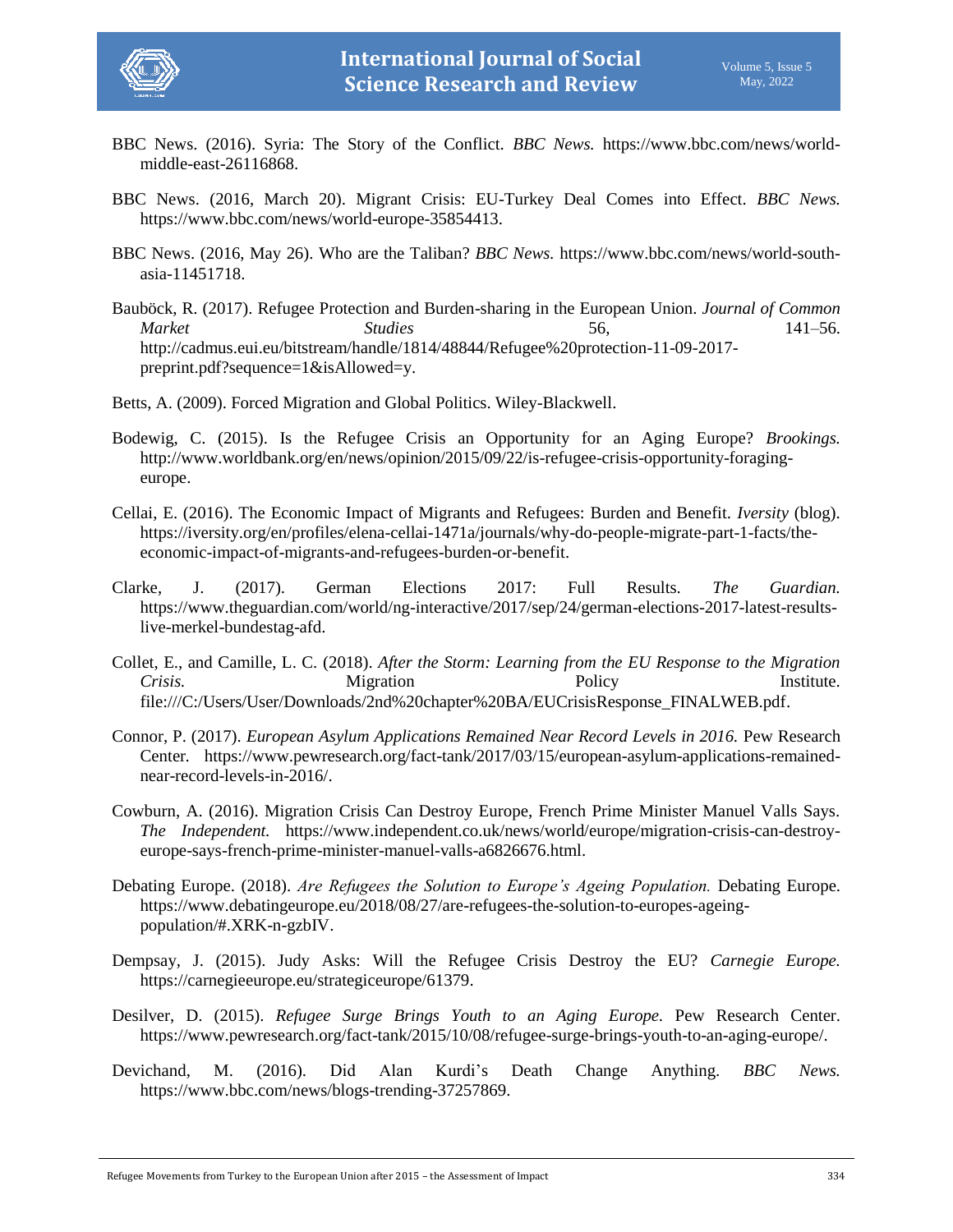

- Dobler, S. (2018). *Statistics on the European Migration Crisis and Criminality.* Abrupt Earth Changes. [https://abruptearthchanges.com/2018/03/14/statistics-on-european-migration-crisis-and-criminality/.](https://abruptearthchanges.com/2018/03/14/statistics-on-european-migration-crisis-and-criminality/)
- Dullen, S. (2016). *Paying the Price: The Cost of Europe's Refugee Crisis.* London: European Council on Foreign Relations. [https://www.ecfr.eu/page/-/ECFR\\_168\\_PAYING\\_THE\\_PRICE\\_-](https://www.ecfr.eu/page/-/ECFR_168_PAYING_THE_PRICE_-_THE_COST_OF_EUROPES_REFUGEE_CRISIS.pdf) [\\_THE\\_COST\\_OF\\_EUROPES\\_REFUGEE\\_CRISIS.pdf.](https://www.ecfr.eu/page/-/ECFR_168_PAYING_THE_PRICE_-_THE_COST_OF_EUROPES_REFUGEE_CRISIS.pdf)
- Dullen, S. (2016). *Paying the Price: The Cost of Europe's Refugee Crisis*. European Council on Foreign Relations (ECFR). [https://ecfr.eu/wp-content/uploads/ECFR\\_168\\_PAYING\\_THE\\_PRICE\\_-](https://ecfr.eu/wp-content/uploads/ECFR_168_PAYING_THE_PRICE_-_THE_COST_OF_EUROPES_REFUGEE_CRISIS.pdf) [\\_THE\\_COST\\_OF\\_EUROPES\\_REFUGEE\\_CRISIS.pdf.](https://ecfr.eu/wp-content/uploads/ECFR_168_PAYING_THE_PRICE_-_THE_COST_OF_EUROPES_REFUGEE_CRISIS.pdf)
- Ellyatt, H. (2015). Migrants Could Help Solve Europe's Aging Problem. *CNBC.*  [https://www.cnbc.com/2015/09/11/migrants-could-help-solve-europes-aging-problem.html.](https://www.cnbc.com/2015/09/11/migrants-could-help-solve-europes-aging-problem.html)
- European Commission. (2017). *The EU and The Migration Crisis.* European Commission*.* [http://publications.europa.eu/webpub/com/factsheets/migration-crisis/en/.](http://publications.europa.eu/webpub/com/factsheets/migration-crisis/en/)
- Eurostat. (2017). *A Look at the Lives of the Elderly in the EU today.* Eurostat. [https://ec.europa.eu/eurostat/cache/infographs/elderly/index.html.](https://ec.europa.eu/eurostat/cache/infographs/elderly/index.html)
- Eurostat. (2018). *Record High Old-Age Dependancy Ratio in the EU.* Eurostat. [https://ec.europa.eu/eurostat/web/products-eurostat-news/-/DDN-20180508-1.](https://ec.europa.eu/eurostat/web/products-eurostat-news/-/DDN-20180508-1)
- Eurostat. (2019). *Asylum Statistics.* Eurostat. [https://ec.europa.eu/eurostat/statistics](https://ec.europa.eu/eurostat/statistics-explained/pdfscache/5777.pdf)[explained/pdfscache/5777.pdf.](https://ec.europa.eu/eurostat/statistics-explained/pdfscache/5777.pdf)
- Eurostat. (2019). *Asylum statistics: Asylum Applications (non-EU) in the EU -28 Member States, 2008- 2018.* Eurostat. [https://ec.europa.eu/eurostat/statistics](https://ec.europa.eu/eurostat/statistics-explained/index.php/Asylum_statistics#undefined)[explained/index.php/Asylum\\_statistics#undefined.](https://ec.europa.eu/eurostat/statistics-explained/index.php/Asylum_statistics#undefined)
- Fourquet, J. (n.d.). *European Reactions to the Migration Crisis.* Foundation Jean Jaures. [https://www.feps-europe.eu/Assets/Publications/PostFiles/348.pdf.](https://www.feps-europe.eu/Assets/Publications/PostFiles/348.pdf)
- Goldberg, M. L. (2018). *EU Releases Facts and Figures for Migrant and Refugees Arrivals in 2018.* UN Dispatch. [https://www.undispatch.com/european-union-releases-facts-and-figures-for-migrant-and](https://www.undispatch.com/european-union-releases-facts-and-figures-for-migrant-and-refugees-arrivals-in-2018/)[refugees-arrivals-in-2018/.](https://www.undispatch.com/european-union-releases-facts-and-figures-for-migrant-and-refugees-arrivals-in-2018/)
- Gosse, T. G., and Hetnarowicz, J. (2016). The Discourse of Solidarity and the European Migration Crisis. *Yearbook of Polish European Studies*, 19(2016), 35-61. [https://www.ce.uw.edu.pl/pliki/pw/Grosse%20YPES%202016.pdf.](https://www.ce.uw.edu.pl/pliki/pw/Grosse%20YPES%202016.pdf)
- Hübl, F., Cvetojevic, S., Hochmair, H., & Paulus, G. (2017). Analyzing Refugee Migration Patterns Using Geo-tagged Tweets. *ISPRS International Journal of Geo-Information*, *6*(10), 302. [https://doi.org/10.3390/ijgi6100302.](https://doi.org/10.3390/ijgi6100302)
- Kancs, D., and Lecca, P. (2017). *Long-term Social, Economic and Fiscal Effects of Immigration into the EU: The Role of the Integration Policy: JRC Working Papers in Economics and Finance*. Publications Office of the European Union. [https://publications.jrc.ec.europa.eu/repository/handle/JRC107441.](https://publications.jrc.ec.europa.eu/repository/handle/JRC107441)
- Kerr, S. P., and Kerr, W. R. (2011). *Economic Impacts of Immigration: A Survey.* National Bureau of Economic Research. [https://www.nber.org/papers/w16736.pdf.](https://www.nber.org/papers/w16736.pdf)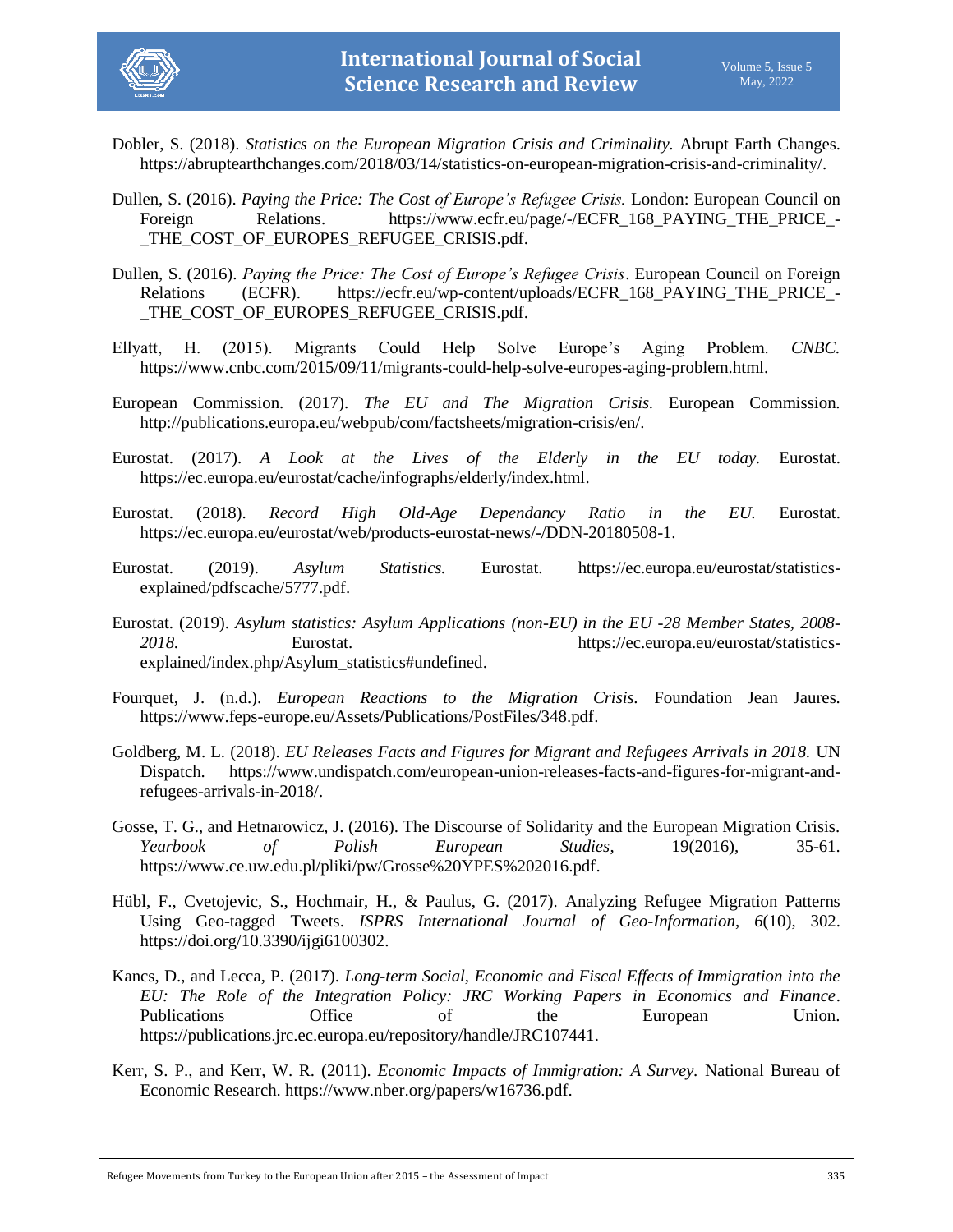

Lemmens, P., Dupont, H., Roosen, I. (2017). *Migrants, Asylum Seekers and Refugees: An Overview of the Literature relating to Drug Use and Access to Services.* European Monitoring Centre for Drugs and Drug Addiction.

[https://www.drugsandalcohol.ie/28071/1/EuropeanResponsesGuide2017\\_BackgroundPaper-](https://www.drugsandalcohol.ie/28071/1/EuropeanResponsesGuide2017_BackgroundPaper-Migrants-Asylum-seekers-Refugees-Drug-use.pdf)[Migrants-Asylum-seekers-Refugees-Drug-use.pdf.](https://www.drugsandalcohol.ie/28071/1/EuropeanResponsesGuide2017_BackgroundPaper-Migrants-Asylum-seekers-Refugees-Drug-use.pdf)

- Morris, C. (2016). EU-Turkey Migrant Deal: A Herculean Task. *BBC News.*  [https://www.bbc.com/news/blogs-eu-35848181.](https://www.bbc.com/news/blogs-eu-35848181)
- NATO. (2017). *Challenges and Opportunities Across Nato's Greater South.* Nato*.* [https://reliefweb.int/sites/reliefweb.int/files/resources/OPEN\\_Greater%20South%20%281%29.pdf.](https://reliefweb.int/sites/reliefweb.int/files/resources/OPEN_Greater%20South%20%281%29.pdf)
- News European Parliament. (2017). The EU Response to the Migrant Crisis. *News European Parliament.* [http://www.europarl.europa.eu/news/en/headlines/society/20170629STO78629/the-eu-response-to](http://www.europarl.europa.eu/news/en/headlines/society/20170629STO78629/the-eu-response-to-the-migrant-crisis)[the-migrant-crisis.](http://www.europarl.europa.eu/news/en/headlines/society/20170629STO78629/the-eu-response-to-the-migrant-crisis)
- Nicolas, L. (2018). *Unknown Turkish Refugee Crisis.* BESA. [file:///C:/Users/User/Downloads/turkish%20refugee/993-The-Unknown-Turkish-Refugee-Crisis-](file:///C:/Users/User/Downloads/turkish%20refugee/993-The-Unknown-Turkish-Refugee-Crisis-Lampas-final.pdf)[Lampas-final.pdf.](file:///C:/Users/User/Downloads/turkish%20refugee/993-The-Unknown-Turkish-Refugee-Crisis-Lampas-final.pdf)
- Niemann A., and Zaun, N. (2018). EU Refugee Policies and Politics in Times of Crisis: Theoretical and Empirical Perspectives. *Journal of Common Market Studies* 56, 3–22. [https://onlinelibrary.wiley.com/journal/14685965.](https://onlinelibrary.wiley.com/journal/14685965)
- OECD. (2011). *Recruiting Immigrant Workers: Sweden 2011.* OECD Publishing. [https://doi.org/10.1787/9789264167216-en.](https://doi.org/10.1787/9789264167216-en)
- OECD. (2014). *Matching Economic Migration with Labor Market Needs in Europe.* OECD Publishing Economic Impacts of Immigration. [file:///C:/Users/User/Downloads/OECD-](file:///C:/Users/User/Downloads/OECD-EC%20Migration%20Policy%20Brief%20Sept2014-EN.pdf)[EC%20Migration%20Policy%20Brief%20Sept2014-EN.pdf.](file:///C:/Users/User/Downloads/OECD-EC%20Migration%20Policy%20Brief%20Sept2014-EN.pdf)
- Phipps, C. (2016). Attempted Coup in Turkey: What We Know So Far. *The Guardian.* [https://www.theguardian.com/world/2016/jul/16/turkey-attempted-coup-what-we-know-so-far.](https://www.theguardian.com/world/2016/jul/16/turkey-attempted-coup-what-we-know-so-far)
- Poddar, S. (2016). European Migrant Crisis: Financial Burden or Economic Opportunity? *Social Impact Research Experience.* [https://repository.upenn.edu/sire/43.](https://repository.upenn.edu/sire/43)
- Popescu, A. (2016). The EU "Costs" of the Refugee Crisis. Europolicy Continuity and Change in European Governance. *Scoala Nationala de Studii Politice si Administrative (SNSPA)* 10, 105-120. [http://europolity.eu/wp-content/uploads/2016/07/Vol.-10.-No.-1.-2016-editat.105-120.pdf.](http://europolity.eu/wp-content/uploads/2016/07/Vol.-10.-No.-1.-2016-editat.105-120.pdf)
- Postelnicescu, C. (2016). Europe's New Identity: The Refugee Crisis and the Rise of Nationalism. *Europe's Journal of Psychology* 12(2), 203-209. doi: [10.5964/ejop.v12i2.1191.](https://dx.doi.org/10.5964%2Fejop.v12i2.1191)
- Poushter, J. (2016). *European Opinions of the Refugee Crisis in 5 Charts.* Pew Research Center. [https://www.pewresearch.org/fact-tank/2016/09/16/european-opinions-of-the-refugee-crisis-in-5](https://www.pewresearch.org/fact-tank/2016/09/16/european-opinions-of-the-refugee-crisis-in-5-charts/) [charts/.](https://www.pewresearch.org/fact-tank/2016/09/16/european-opinions-of-the-refugee-crisis-in-5-charts/)
- Scott, L. (2016). Beginner's Guide to Syria's Civil War. *SAGE Journals* 7, 12-15. [https://journals.sagepub.com/doi/10.1177/2041905816637453.](https://journals.sagepub.com/doi/10.1177/2041905816637453)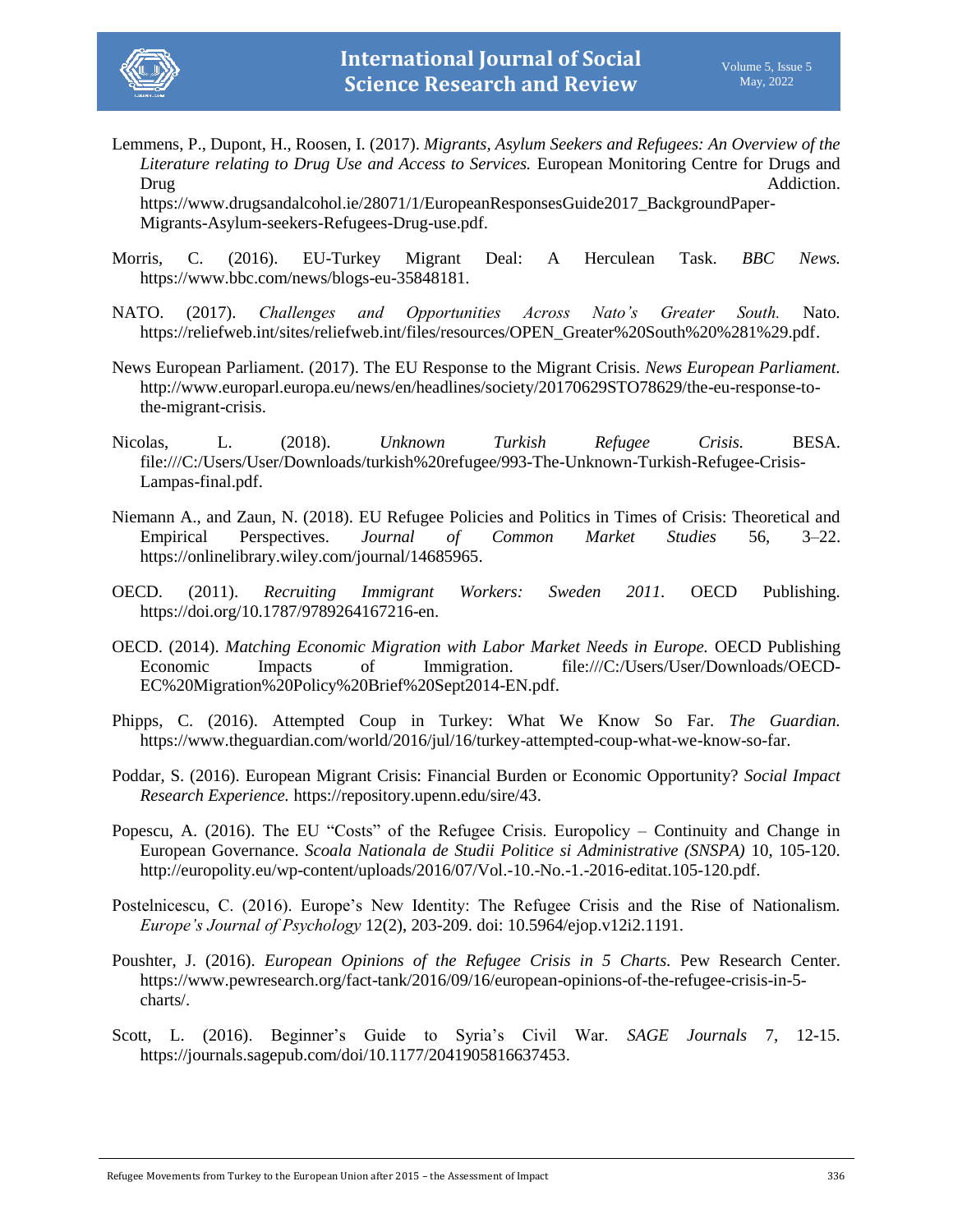

- Slominski, P., and Trauner, F. (2017). How Do Member States Return Unwanted Migrants? The Strategic (non)use of "Europe" During the Migration Crisis. *Journal of Common Market Studies* 56, 101. [https://doi.org/10.1111/jcms.12621.](https://doi.org/10.1111/jcms.12621)
- Sofia. (1999). *The Economic and Social Impact of Refugees on the Host Country: Bulgaria.* Institute for Market Economics*.* [http://pdc.ceu.hu/archive/00001466/.](http://pdc.ceu.hu/archive/00001466/)
- Spindler, W. (2015). 2015: *The Year of Europe's Refugee Crisis.* UNHCR*.* [https://www.unhcr.org/news/stories/2015/12/56ec1ebde/2015-year-europes-refugee-crisis.html.](https://www.unhcr.org/news/stories/2015/12/56ec1ebde/2015-year-europes-refugee-crisis.html)
- Steinmayr, A. (2017). *Did the refugee crisis contribute to the recent rise of far right parties in Europe.* Ifo DICE Report*.* [https://www.ifo.de/DocDL/dice-report-2017-4-steinmayr-december.pdf.](https://www.ifo.de/DocDL/dice-report-2017-4-steinmayr-december.pdf)
- Toygur, I., and Benvenuti, B. (2016). *The European Response to Refugee Crisis: Angela Merkel on the Move.* Istanbul Istanbul Policy Center. [file:///C:/Users/User/Downloads/2nd%20chapter%20BA/IlkeToygur\\_BiancaBenvenuti\\_FINAL.pdf.](file:///C:/Users/User/Downloads/2nd%20chapter%20BA/IlkeToygur_BiancaBenvenuti_FINAL.pdf)
- UN General Assembly. (1950). *United Nations Draft Convention Relating to the Status of Refugees.* (Res 429(V)). UN General Assembly. [https://www.refworld.org/docid/3b00f08a27.html.](https://www.refworld.org/docid/3b00f08a27.html)
- UNHCR Turkey. (n.d.). *Refugees and Asylum Seekers in Turkey.* UNHCR. Retrieved December 5, 2021, from [https://www.unhcr.org/tr/en/refugees-and-asylum-seekers-in-turkey.](https://www.unhcr.org/tr/en/refugees-and-asylum-seekers-in-turkey)
- UNHCR. (2011). *The Role of Host Countries: The Cost and Impact of Hosting Refugees.* UNHCR. www.unhcr.org/en-us/excom/ standcom/4de4f7959/role-host-countriescost-impact-hostingrefugees.html.
- UNHCR. (2015). *Asylum Levels and Trends 2014.* UNHCR. [https://www.unhcr.org/statistics/unhcrstats/551128679/asylum-levels-trends-industrialized-countries-](https://www.unhcr.org/statistics/unhcrstats/551128679/asylum-levels-trends-industrialized-countries-2014.html)[2014.html.](https://www.unhcr.org/statistics/unhcrstats/551128679/asylum-levels-trends-industrialized-countries-2014.html)
- UNHCR. (2015). *Mid-Year Trends 2015*. UNHCR. 2015. [http://www.unhcr.org/56701b969.html.](http://www.unhcr.org/56701b969.html)
- UNHCR. (2015). *UN High Commissioner for Refugees Antonio Guterres - Written text of speech to the UN Security Council - 26 February 2015* [Press release]. [https://www.unhcr.org/54ef66796.html.](https://www.unhcr.org/54ef66796.html)
- UNHCR. (2021). *Refugee Data Finder.* UNHCR. [https://www.unhcr.org/refugee-statistics/.](https://www.unhcr.org/refugee-statistics/)
- UNHCR. (n.d.). Afghanistan. *UNHCR. Retrieved December 11, 2021, from*  [https://www.unhcr.org/afghanistan.html.](https://www.unhcr.org/afghanistan.html)
- UNHCR. (n.d.). *What is the Refugee?* UNHCR. Retrieved December 10, 2021, from [https://www.unrefugees.org/refugee-facts/what-is-a-refugee/.](https://www.unrefugees.org/refugee-facts/what-is-a-refugee/)
- Wike, R., Stokes, B., Simmons, K. (2016). *Europeans Fear Wave of Refugees Will Mean More Terrorism, Fewer Jobs.* Pew Research Center. [https://www.pewresearch.org/global/2016/07/11/europeans-fear-wave-of-refugees-will-mean-more](https://www.pewresearch.org/global/2016/07/11/europeans-fear-wave-of-refugees-will-mean-more-terrorism-fewer-jobs/)[terrorism-fewer-jobs/.](https://www.pewresearch.org/global/2016/07/11/europeans-fear-wave-of-refugees-will-mean-more-terrorism-fewer-jobs/)
- Zaun, N. (2017). States as Gatekeepers in EU Asylum Politics: Explaining the Non-adoption of a Refugee Quota System. *Journal of Common Market Studies* 56, 44–62. [https://onlinelibrary.wiley.com/doi/full/10.1111/jcms.12663.](https://onlinelibrary.wiley.com/doi/full/10.1111/jcms.12663)